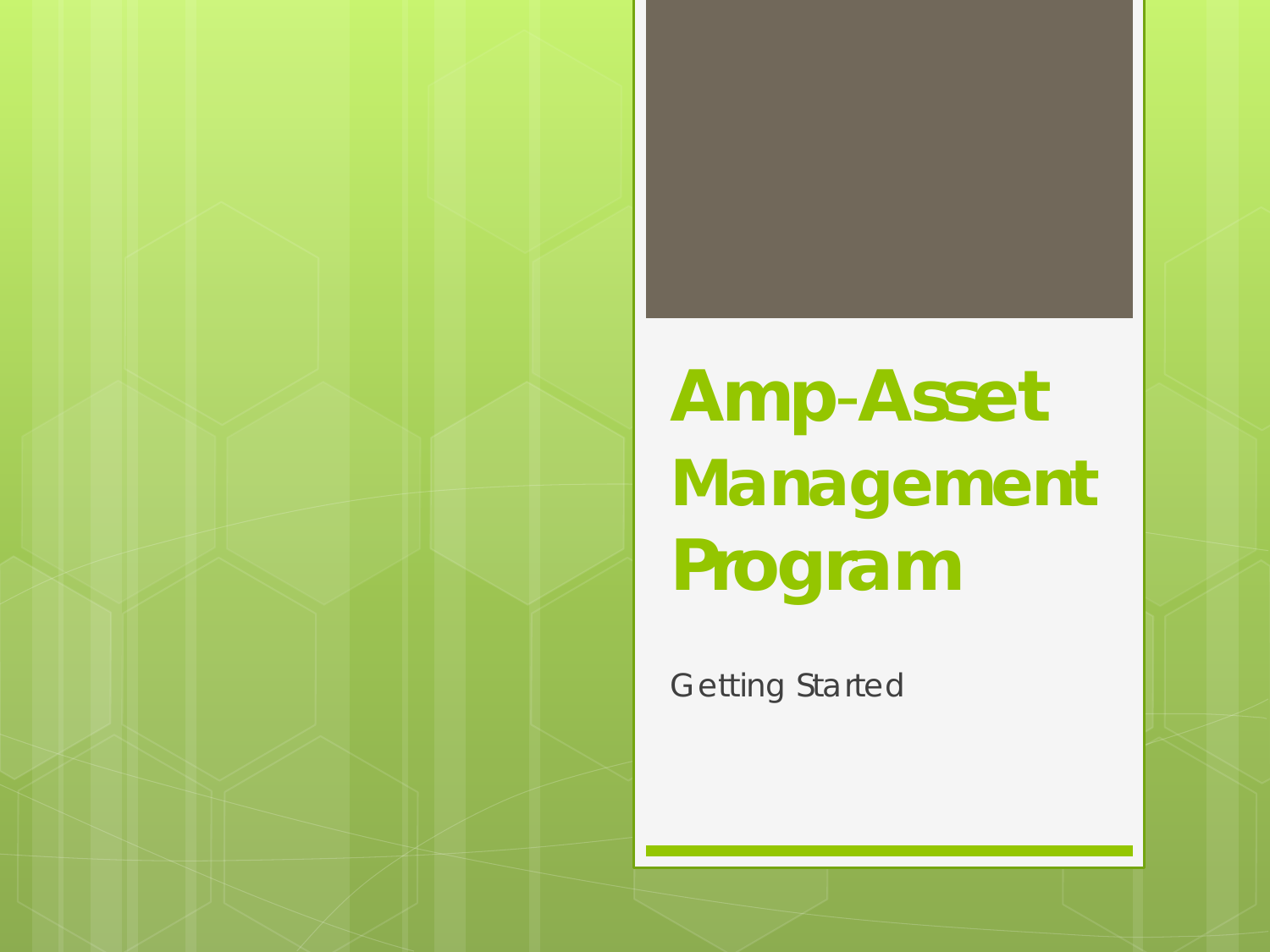This slide show takes you through the basic steps needed to make AMP work for your county.

o There is currently one issue within AMP. The seal requirements within the program are not in line with the states actual requirements. They are aware of the issue and working on making the program mirror their new requirements.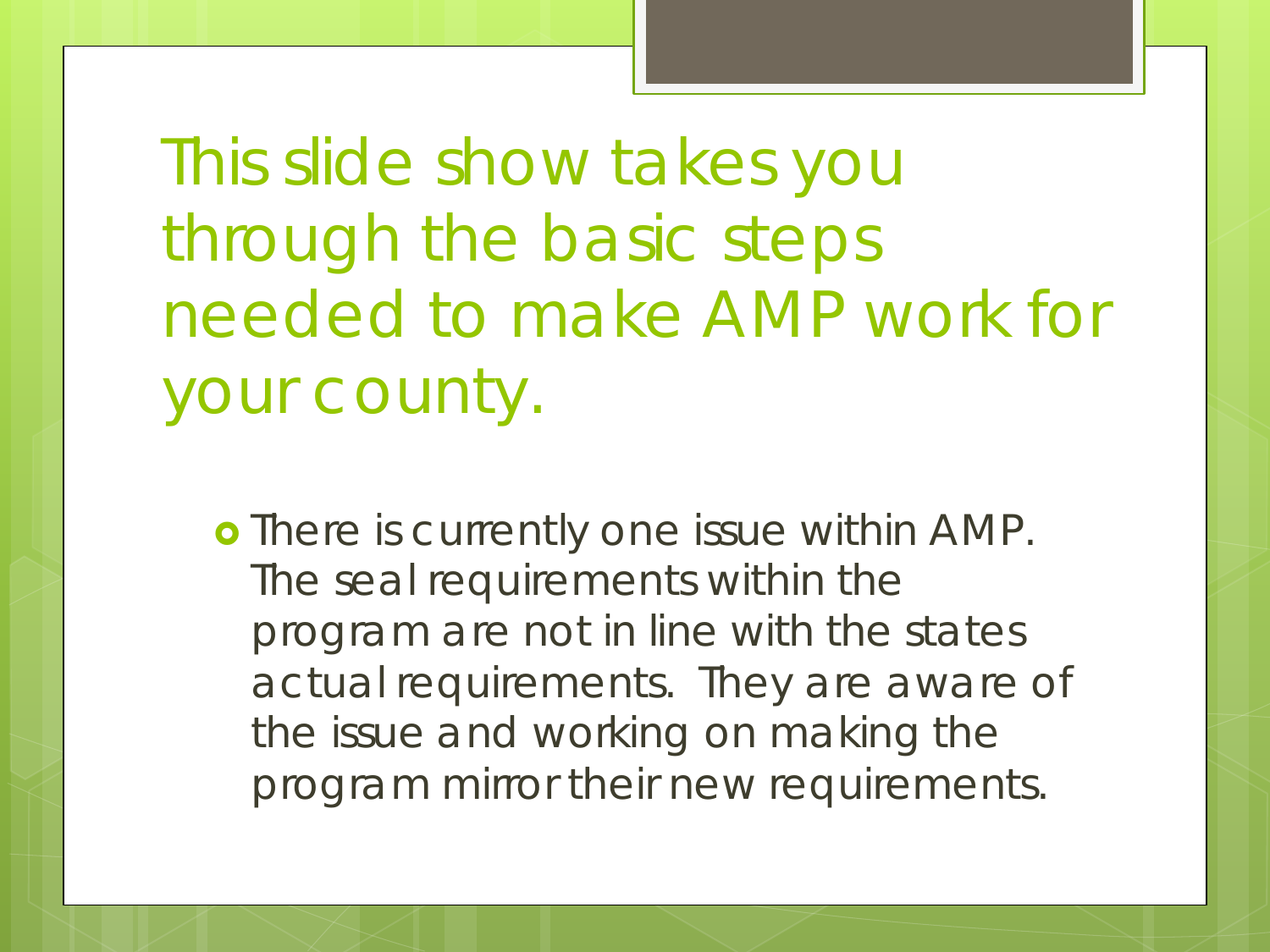### Step One

Where to start?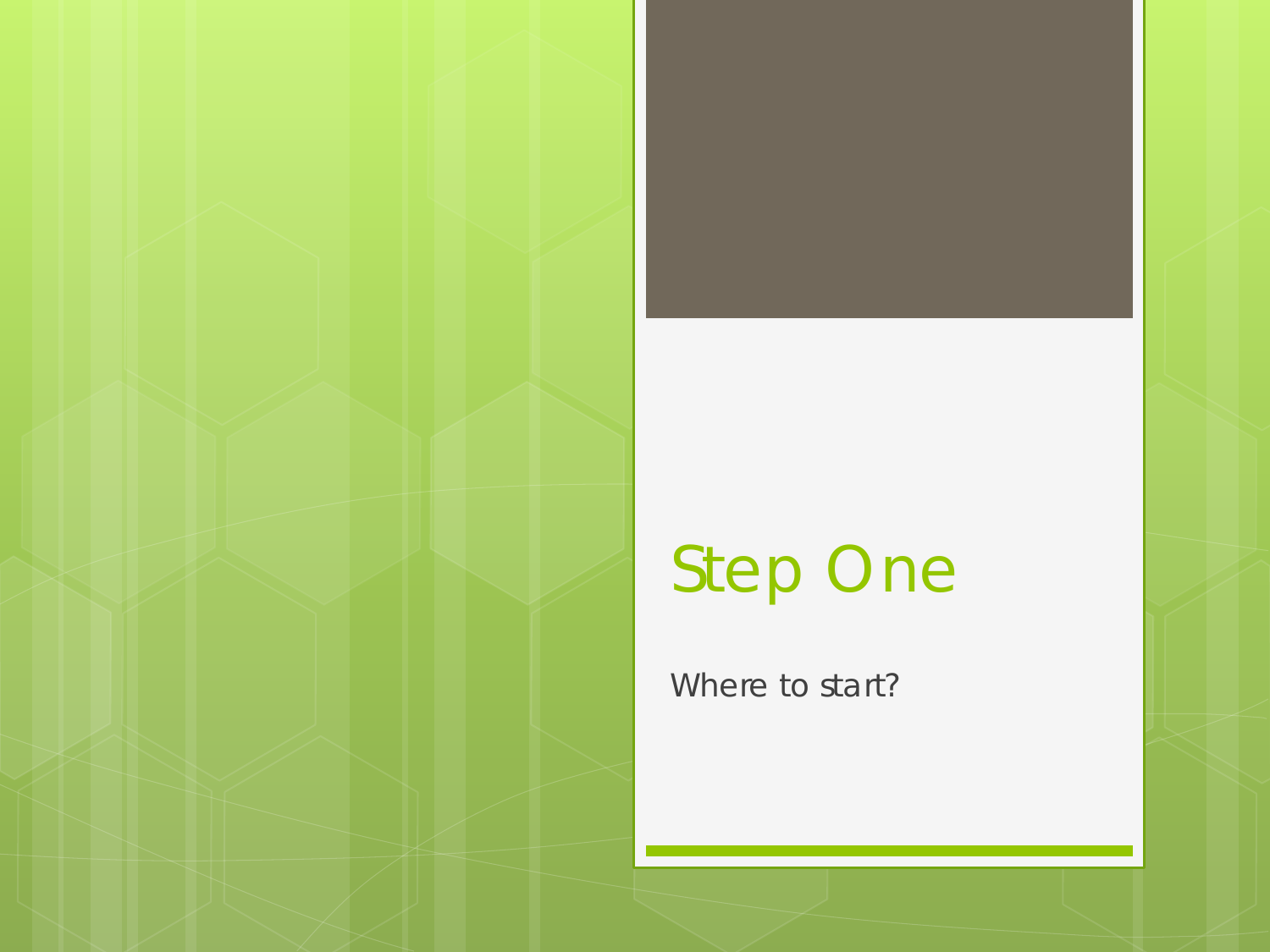Make sure you are on the correct login page.

https://**amp.assetworks.com/ny/f?p=2001:101**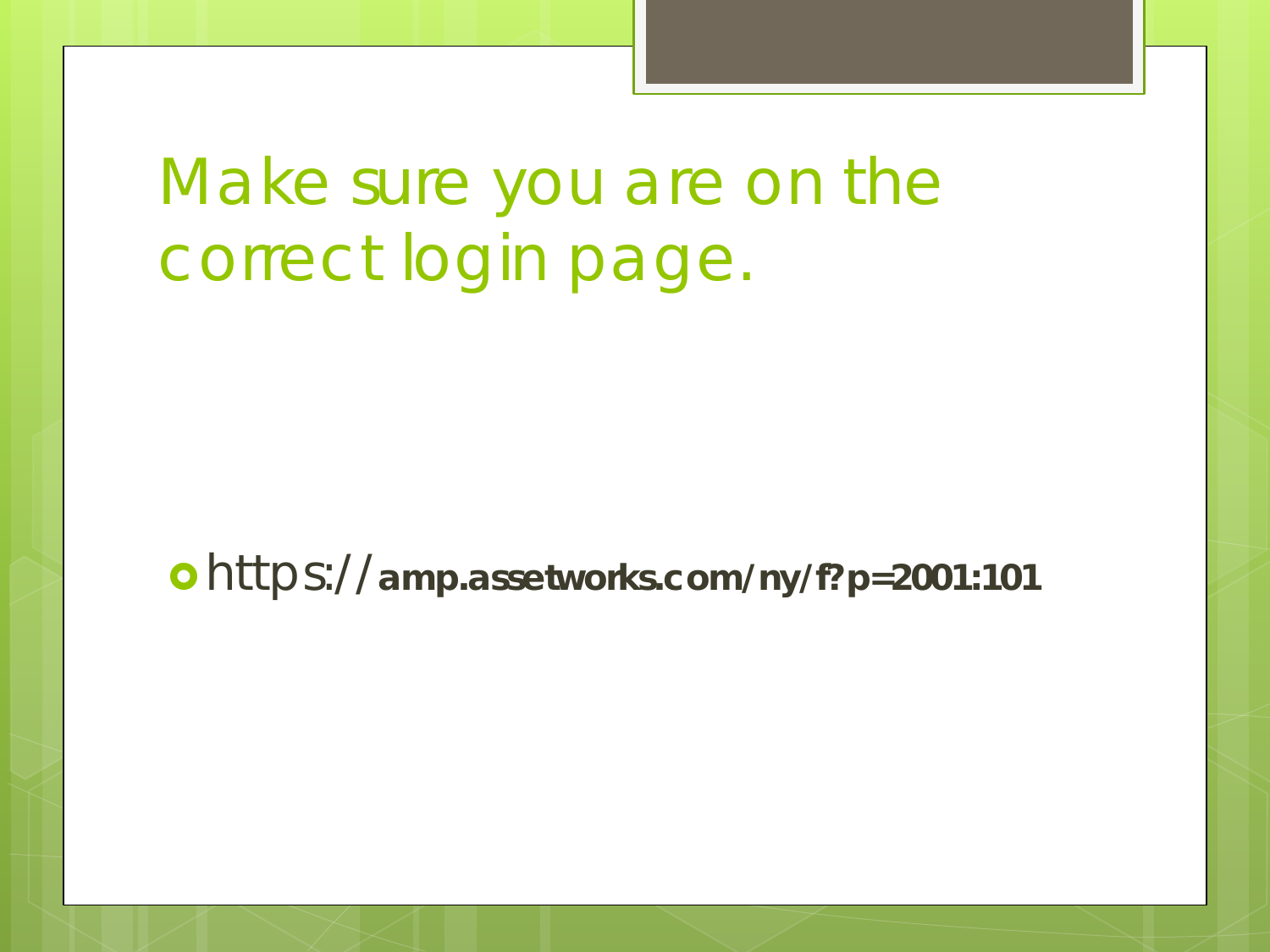| File Edit View History Bookmarks Tools Help                                                 |                           |                              | $\begin{array}{ c c c }\n\hline\n- & \circ & x\n\end{array}$ |
|---------------------------------------------------------------------------------------------|---------------------------|------------------------------|--------------------------------------------------------------|
| $\Box$ Login<br>$\boldsymbol{+}$<br>← A https://amp. <b>assetworks.com</b> /ny/f?p=2001:101 |                           | $\nabla C$ $8$ $\sim$ Google | <b>D ★ B ↓ A E</b>                                           |
|                                                                                             |                           |                              |                                                              |
|                                                                                             |                           |                              |                                                              |
|                                                                                             |                           |                              |                                                              |
|                                                                                             | GAMP                      |                              |                                                              |
|                                                                                             |                           |                              |                                                              |
|                                                                                             | ASSET MANAGEMENT PLATFORM |                              |                                                              |
|                                                                                             | Login                     |                              |                                                              |
|                                                                                             |                           |                              |                                                              |
|                                                                                             | <b>Username</b>           |                              |                                                              |
|                                                                                             | <b>Password</b>           |                              |                                                              |
|                                                                                             | Login                     |                              |                                                              |
|                                                                                             |                           |                              |                                                              |
|                                                                                             | Forgot your password?     |                              |                                                              |
|                                                                                             |                           |                              |                                                              |
|                                                                                             |                           |                              |                                                              |
|                                                                                             |                           |                              |                                                              |
|                                                                                             |                           |                              |                                                              |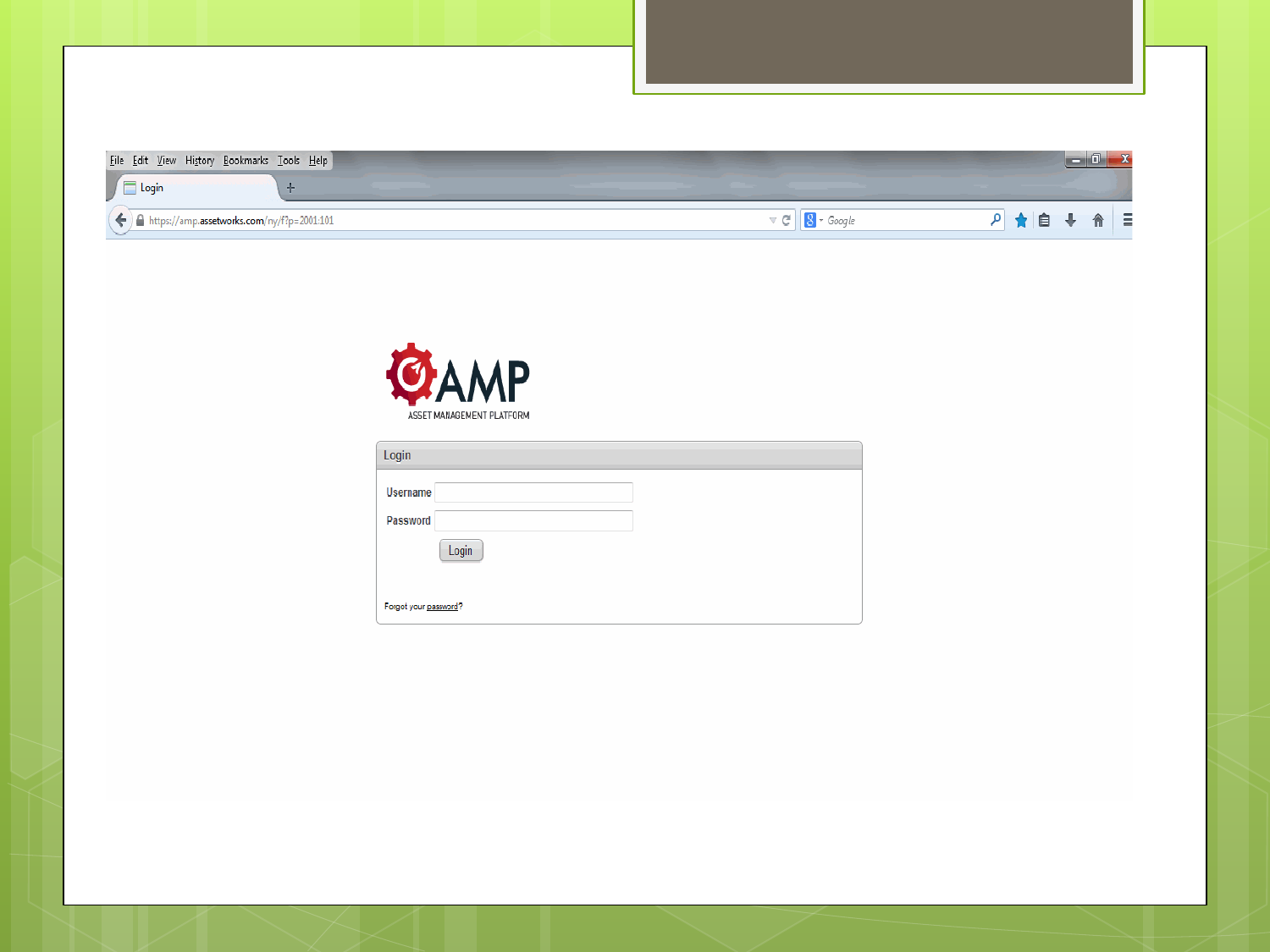### Step Two

User name/Password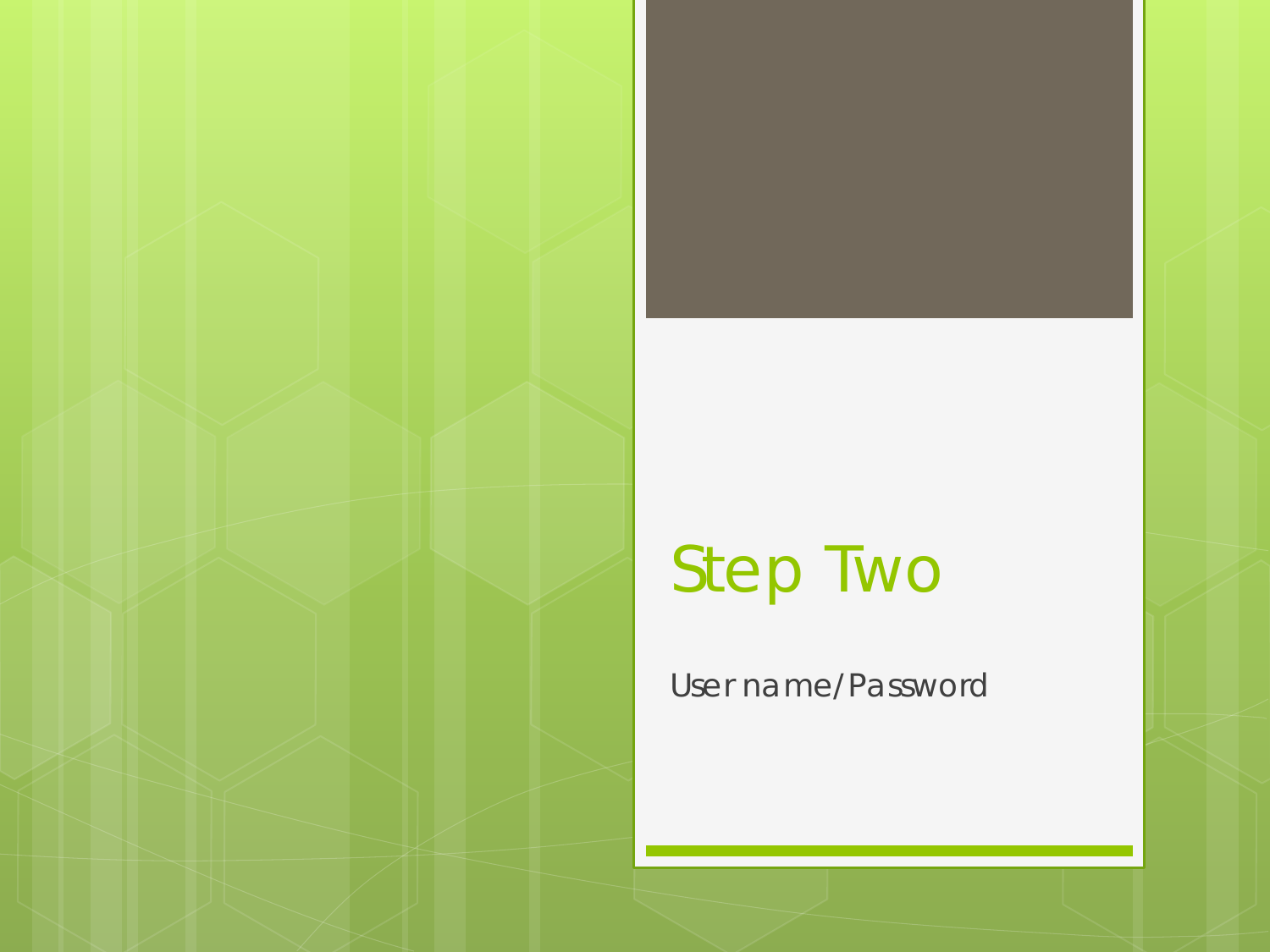# Setup your password.

 You will get an e-mail from AMP confirming your password change. On my e-mail confirmation there was a link to a "customer login screen" do not use that link, it looks similar to your login page but will not access your database.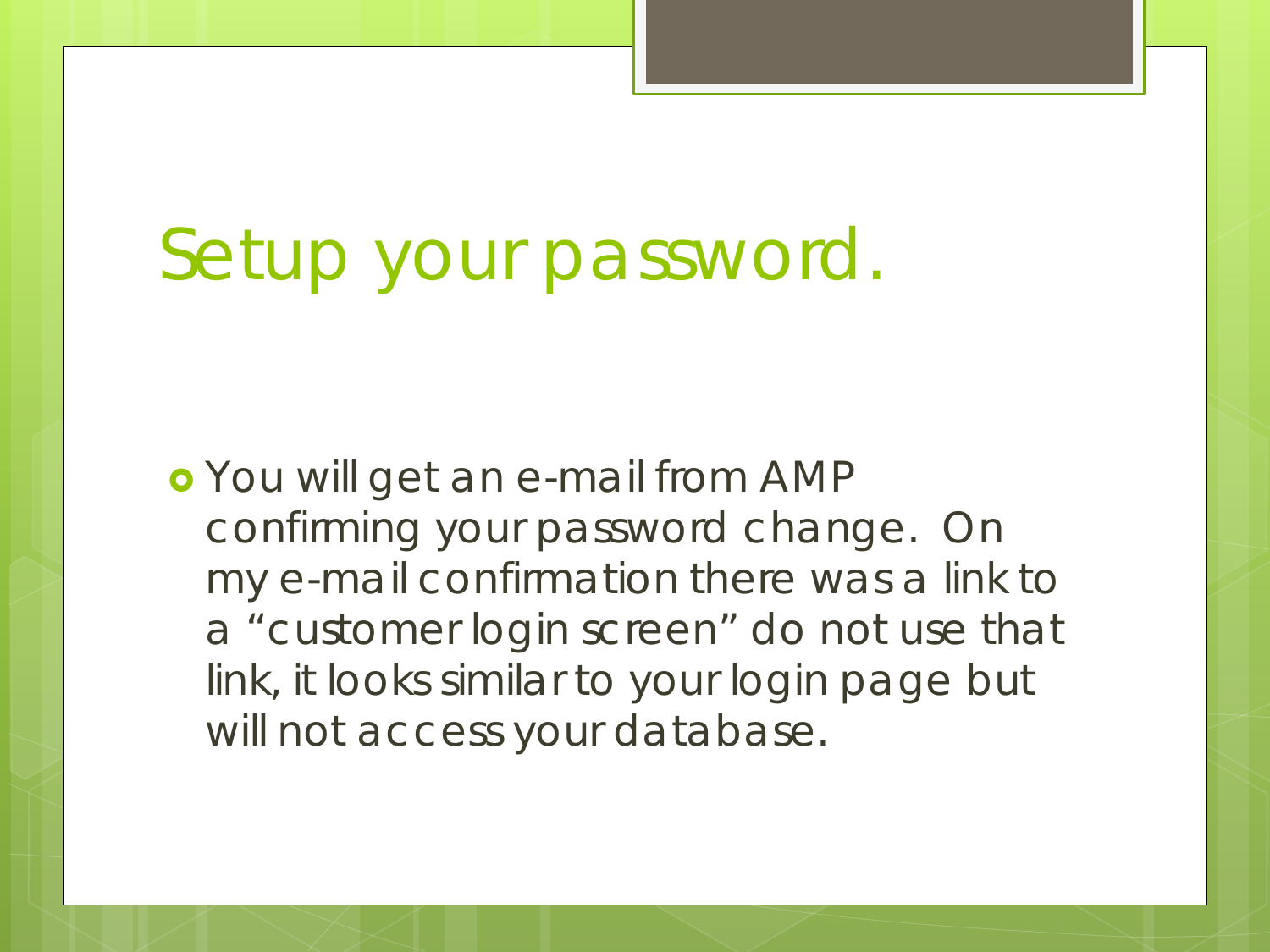| Ħ<br><b>Application Home</b><br>÷<br>$8 - Google$<br>$\mathbbmss{C}^{\mathbbmss{C}}$<br>https://amp.assetworks.com/ny/f?p=2001:5:697028423189501<br>←<br>Welcome: ZACH TETRAULT Entity: SARATOGA COUNTY BOARD OF ELECTIONS Help Support Sign Out<br><b>MP</b><br>ASSET MANAGEMENT PLATFORM | → 自☆ ○<br>$\hat{\mathbf{n}}$ = |
|--------------------------------------------------------------------------------------------------------------------------------------------------------------------------------------------------------------------------------------------------------------------------------------------|--------------------------------|
|                                                                                                                                                                                                                                                                                            |                                |
|                                                                                                                                                                                                                                                                                            |                                |
|                                                                                                                                                                                                                                                                                            |                                |
|                                                                                                                                                                                                                                                                                            |                                |
|                                                                                                                                                                                                                                                                                            |                                |
|                                                                                                                                                                                                                                                                                            |                                |
|                                                                                                                                                                                                                                                                                            |                                |
|                                                                                                                                                                                                                                                                                            |                                |
|                                                                                                                                                                                                                                                                                            |                                |
|                                                                                                                                                                                                                                                                                            |                                |
| <b>Transfers</b><br><b>Contacts</b><br><b>Users</b><br><b>Admin</b><br>Home<br><b>Assets</b><br><b>Reports</b>                                                                                                                                                                             |                                |
| <b>Account Reminders</b><br><b>Home Sidebar</b>                                                                                                                                                                                                                                            |                                |
| Your Account password was created by someone other than you. Please change your password using Account Settings link in the sidebar.<br><b>Account Settings</b>                                                                                                                            |                                |
|                                                                                                                                                                                                                                                                                            |                                |
| <b>Quick Searches</b>                                                                                                                                                                                                                                                                      |                                |
| Get Rectangular Area<br>$Ctrl + R$                                                                                                                                                                                                                                                         |                                |
| Search Assets<br>Voting System +<br><b>Asset Number</b><br><b>Serial Number</b>                                                                                                                                                                                                            |                                |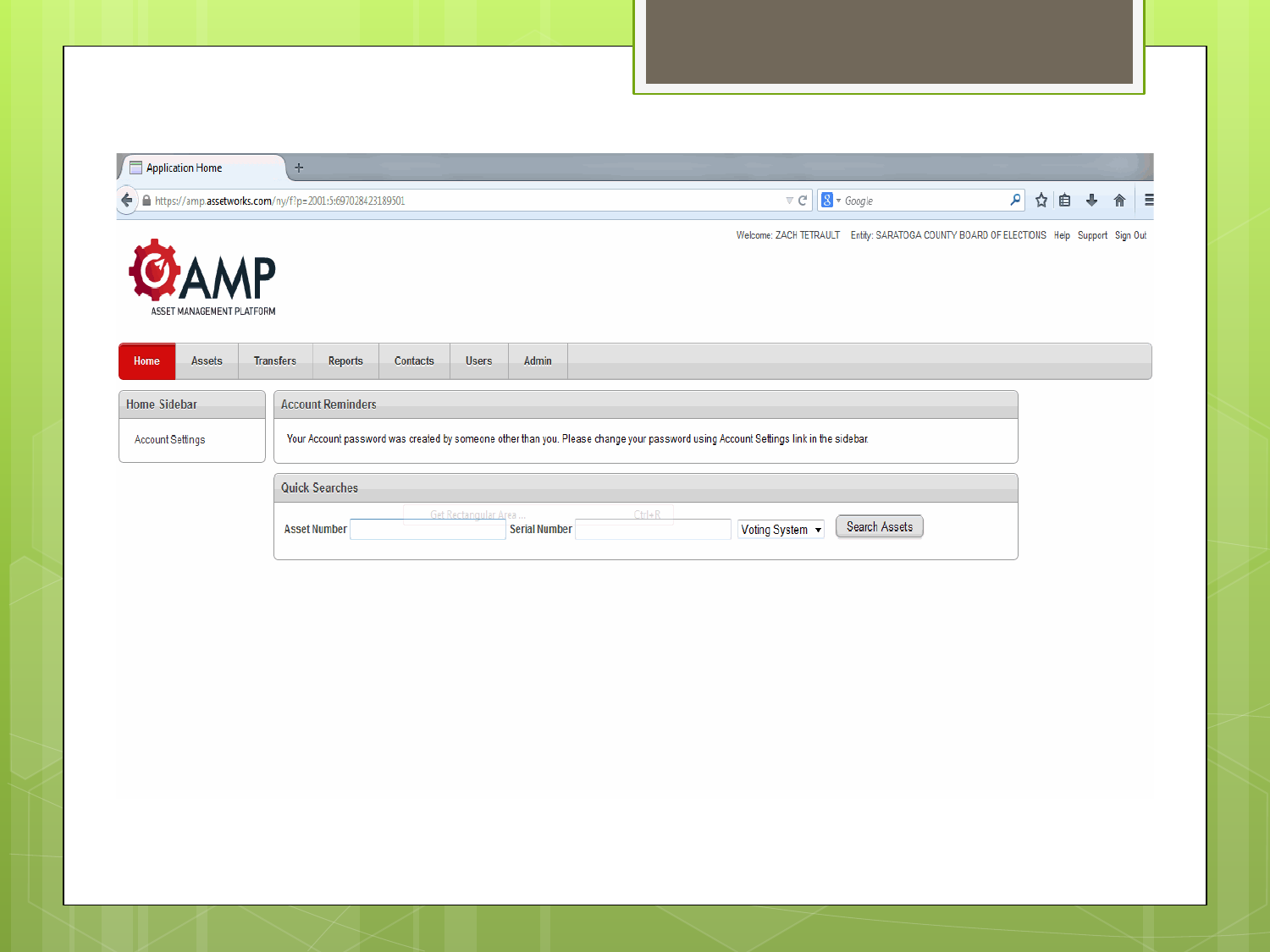#### Step Three

Accurate Database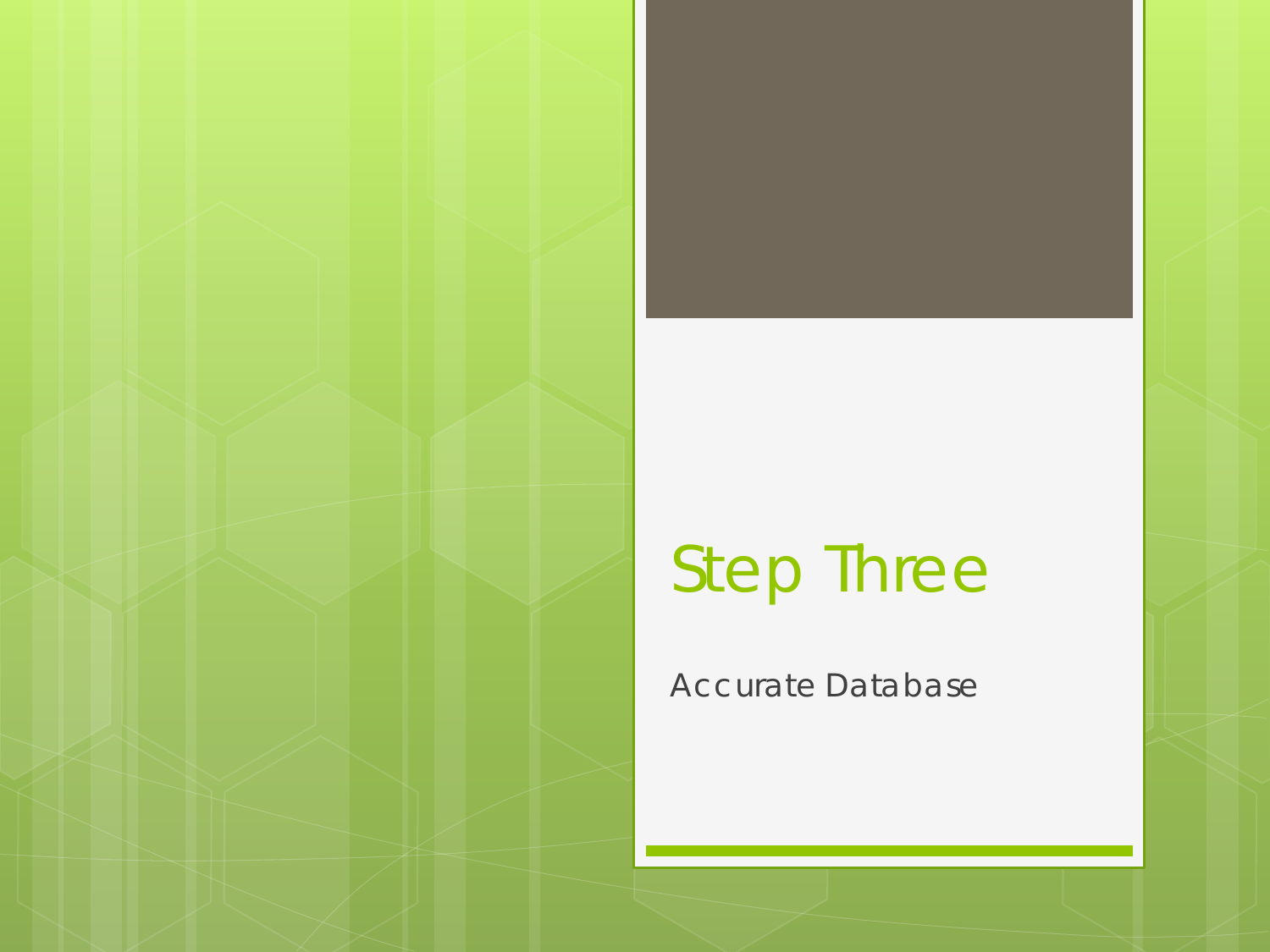# Verify your database.

**o** Check that machine number, serial numbers, districts and poll sites are correct. If changes are needed you will have to download the database, make the necessary corrections and then upload the accurate database.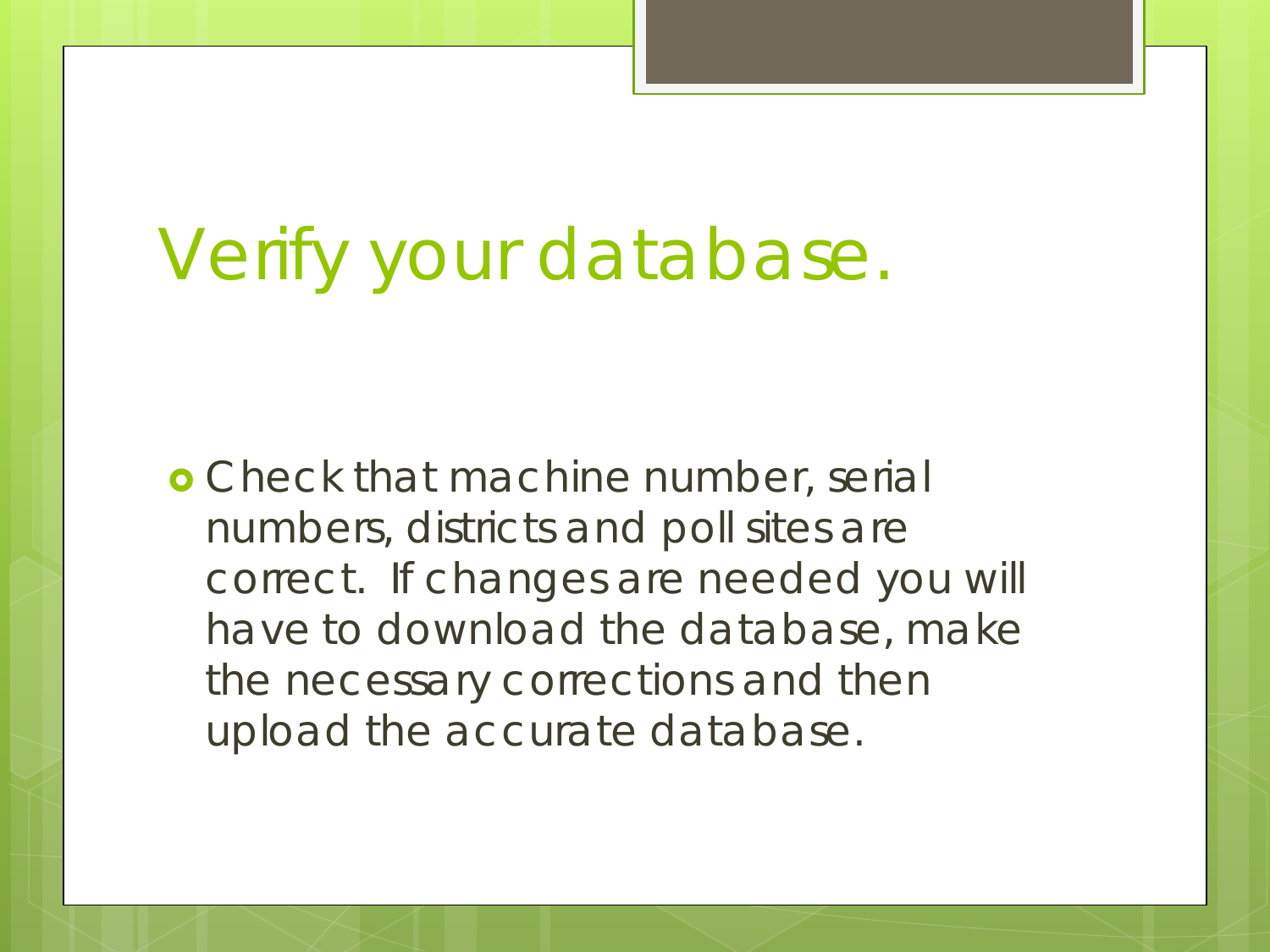| г<br><b>Admin Home</b>                                                                                                                                           |                                        | $\div$                                                                  |                         |                 |                      |       |            |                                                                                         |                                                         |  |  |             |  |
|------------------------------------------------------------------------------------------------------------------------------------------------------------------|----------------------------------------|-------------------------------------------------------------------------|-------------------------|-----------------|----------------------|-------|------------|-----------------------------------------------------------------------------------------|---------------------------------------------------------|--|--|-------------|--|
|                                                                                                                                                                  |                                        | https://amp. <b>assetworks.com</b> /ny/f?p=2001:500:697028423189501::NO |                         |                 |                      |       |            |                                                                                         | $\nabla \mathbf{C}^i$ $\mathbf{8}$ $\rightarrow$ Google |  |  | P ☆ 自 ↓ 合 三 |  |
|                                                                                                                                                                  |                                        |                                                                         |                         |                 |                      |       |            | Welcome: ZACH TETRAULT Entity: SARATOGA COUNTY BOARD OF ELECTIONS Help Support Sign Out |                                                         |  |  |             |  |
|                                                                                                                                                                  | <b>MP</b><br>ASSET MANAGEMENT PLATFORM |                                                                         |                         |                 |                      |       |            |                                                                                         |                                                         |  |  |             |  |
| Home                                                                                                                                                             | <b>Assets</b>                          | <b>Transfers</b>                                                        | <b>Reports</b>          | <b>Contacts</b> | <b>Users</b>         | Admin |            |                                                                                         |                                                         |  |  |             |  |
|                                                                                                                                                                  |                                        |                                                                         | Version 2014-06-20_l182 |                 |                      |       |            |                                                                                         |                                                         |  |  |             |  |
|                                                                                                                                                                  |                                        |                                                                         |                         |                 |                      |       |            |                                                                                         |                                                         |  |  |             |  |
|                                                                                                                                                                  | Pending Maintenance                    |                                                                         |                         |                 | Get Rectangular Area |       | $Ctrl + R$ |                                                                                         |                                                         |  |  |             |  |
|                                                                                                                                                                  |                                        |                                                                         |                         |                 |                      |       |            |                                                                                         |                                                         |  |  |             |  |
|                                                                                                                                                                  |                                        |                                                                         |                         |                 |                      |       |            |                                                                                         |                                                         |  |  |             |  |
|                                                                                                                                                                  |                                        |                                                                         |                         |                 |                      |       |            |                                                                                         |                                                         |  |  |             |  |
|                                                                                                                                                                  |                                        |                                                                         |                         |                 |                      |       |            |                                                                                         |                                                         |  |  |             |  |
|                                                                                                                                                                  |                                        |                                                                         |                         |                 |                      |       |            |                                                                                         |                                                         |  |  |             |  |
| <b>Admin Sidebar</b><br>Entity<br>Town<br>Site<br><b>Export Data</b><br><b>Import Data</b><br>Lookup Editor<br>Zip Code Editor<br>Class Editor<br>Delete Contact | <b>User Session Log</b>                |                                                                         |                         |                 |                      |       |            |                                                                                         |                                                         |  |  |             |  |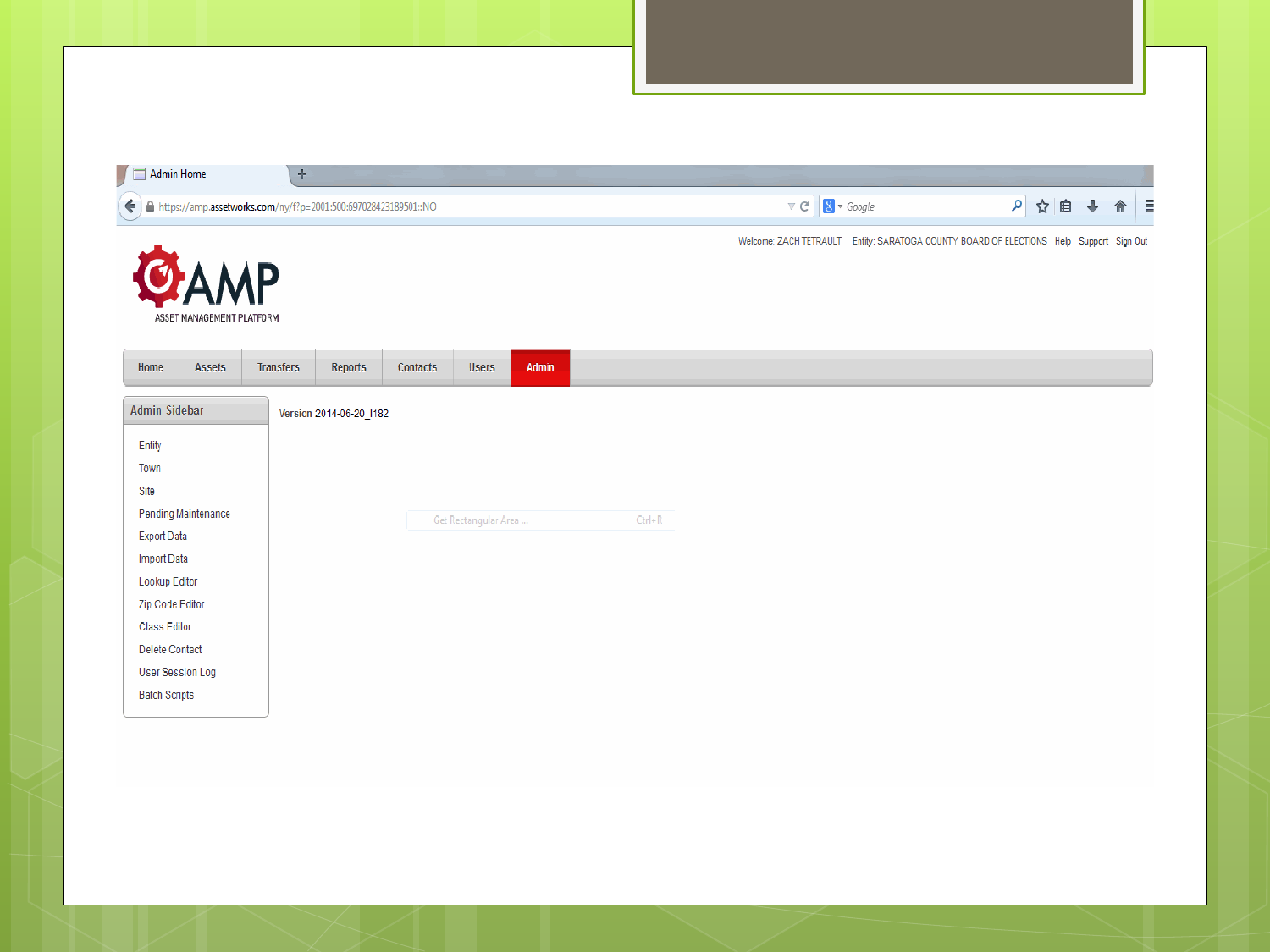### Step Four

**Quarterly**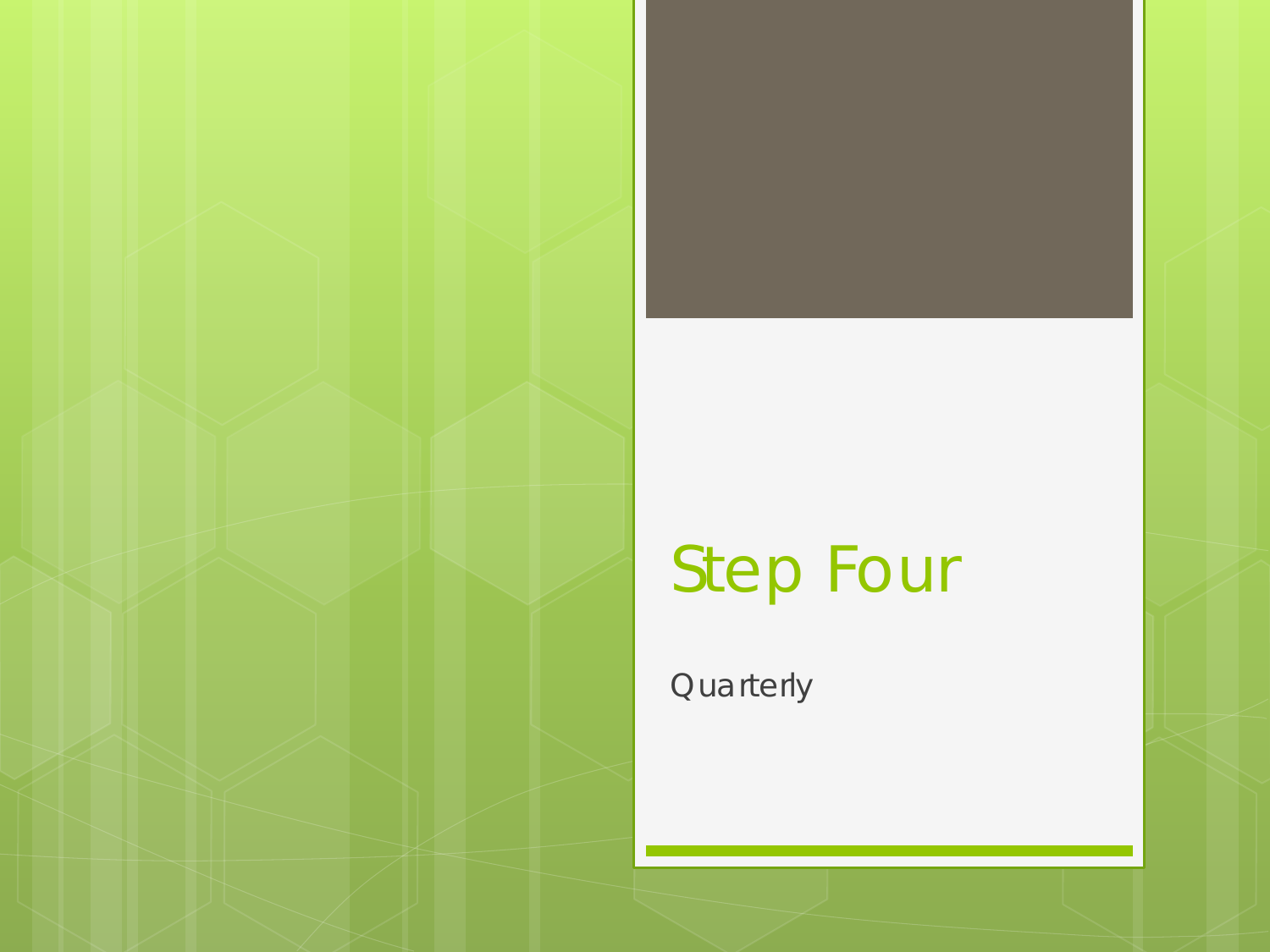# Quarterly Maintenance

**• Machines must pass their quarterly** maintenance and be scanned into the system before they can be transferred to an election event.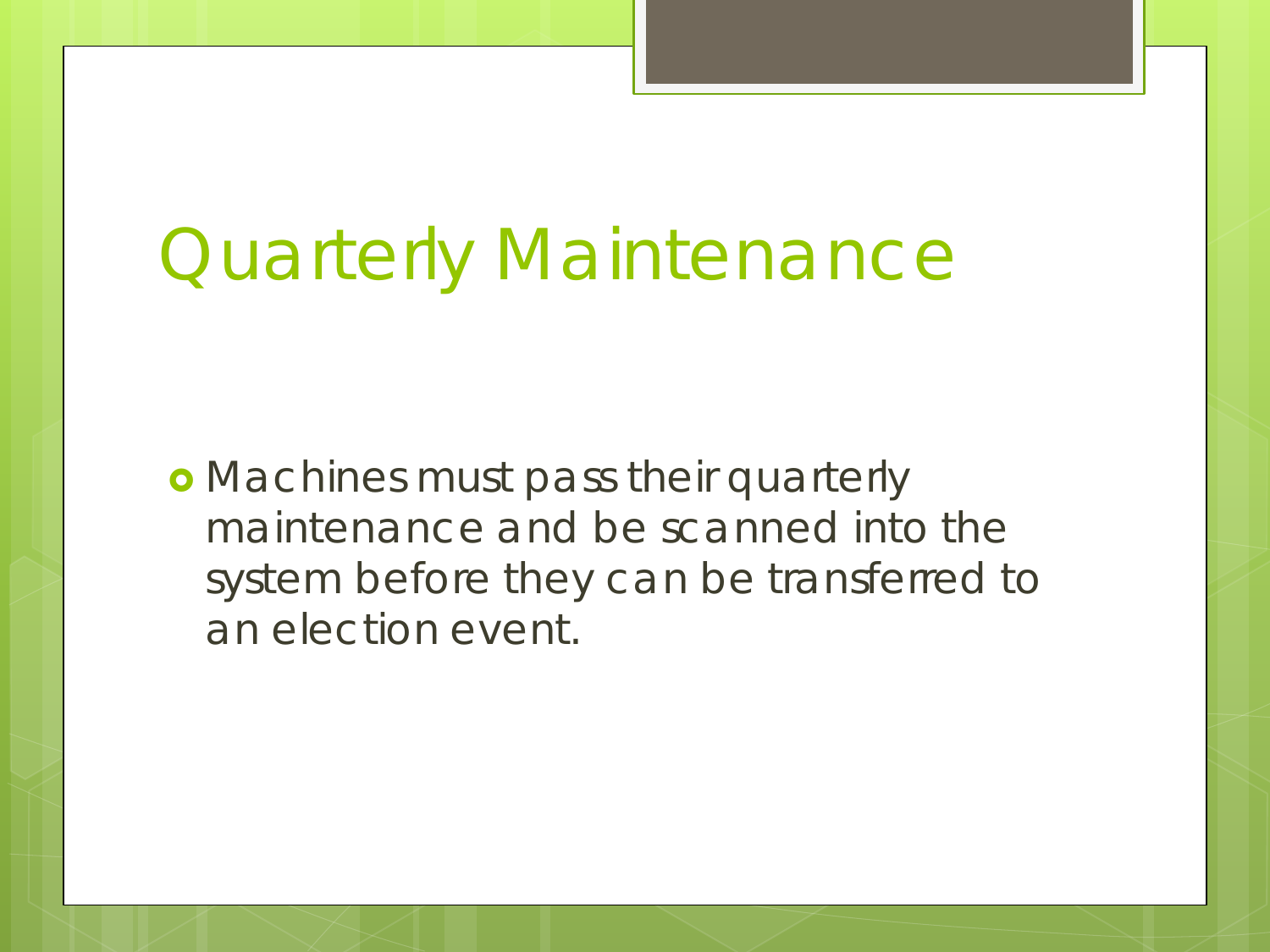| €                                                 | A https://amp <b>.assetworks.com</b> /ny/f?p=2001:547:697028423189501::NO:547:: |          |                      |       |            | $\mathbf{v} \in \mathbb{R}^d$ | $8 - Google$                                                                            |  | P ☆ 自 ↓ A 三 |  |
|---------------------------------------------------|---------------------------------------------------------------------------------|----------|----------------------|-------|------------|-------------------------------|-----------------------------------------------------------------------------------------|--|-------------|--|
| ASSET MANAGEMENT PLATFORM                         | <b>MP</b>                                                                       |          |                      |       |            |                               | Welcome: ZACH TETRAULT Entity: SARATOGA COUNTY BOARD OF ELECTIONS Help Support Sign Out |  |             |  |
| Home<br><b>Assets</b>                             | <b>Transfers</b><br>Reports                                                     | Contacts | <b>Users</b>         | Admin |            |                               |                                                                                         |  |             |  |
| <b>Assets Sidebar</b>                             | Schedule Type* Pre-Qualification v                                              |          |                      |       |            |                               |                                                                                         |  |             |  |
| Entity<br>Towns                                   | <b>Asset Number*</b><br>Next<br>Cancel                                          |          |                      |       |            |                               |                                                                                         |  |             |  |
| Sites<br>Voting Systems<br><b>Inventory Asset</b> |                                                                                 |          | Get Rectangular Area |       | $Ctrl + R$ |                               |                                                                                         |  |             |  |
| <b>Asset Tasks</b>                                |                                                                                 |          |                      |       |            |                               |                                                                                         |  |             |  |
| <b>Maintenance</b>                                |                                                                                 |          |                      |       |            |                               |                                                                                         |  |             |  |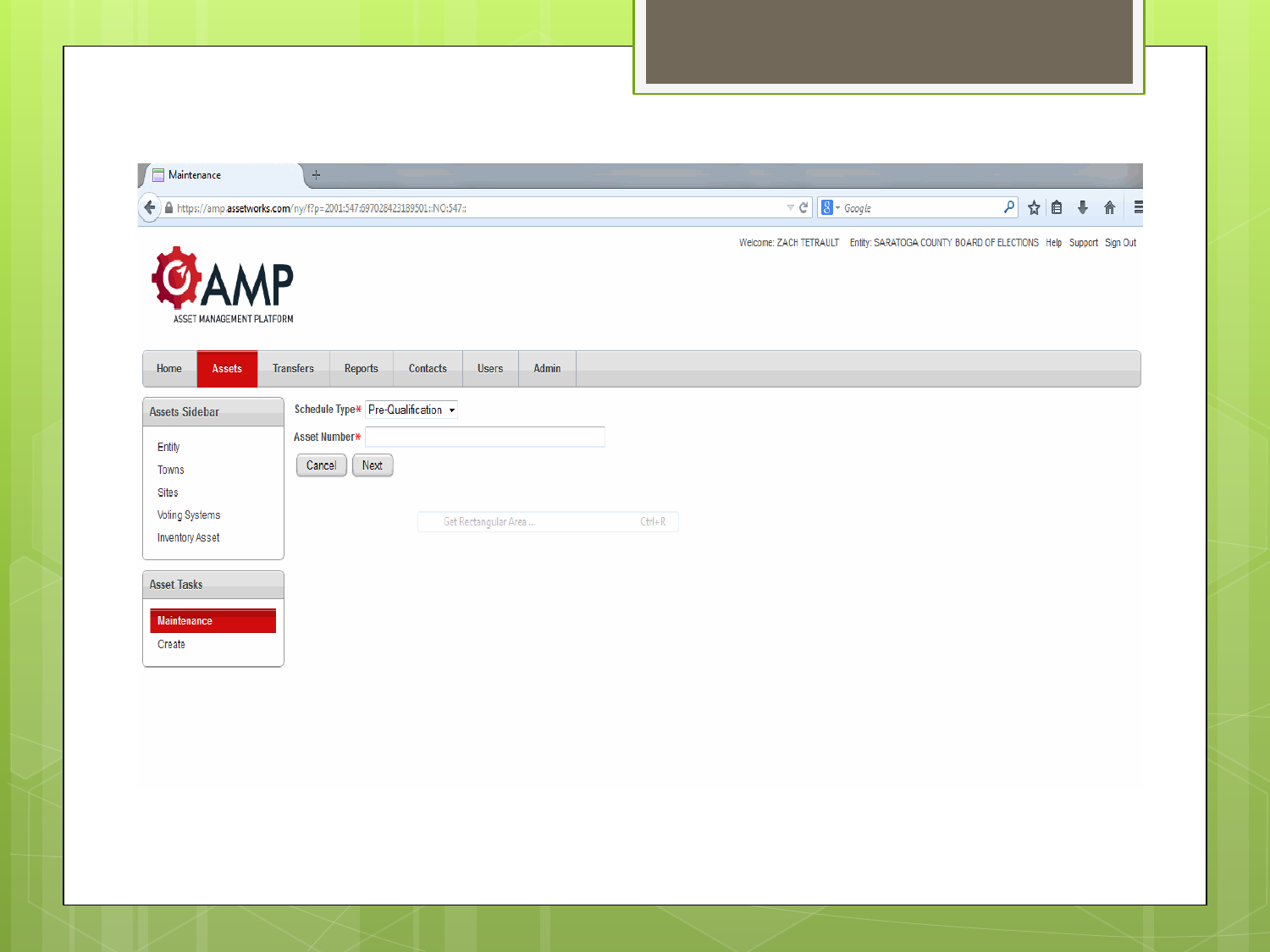# Step Five

Election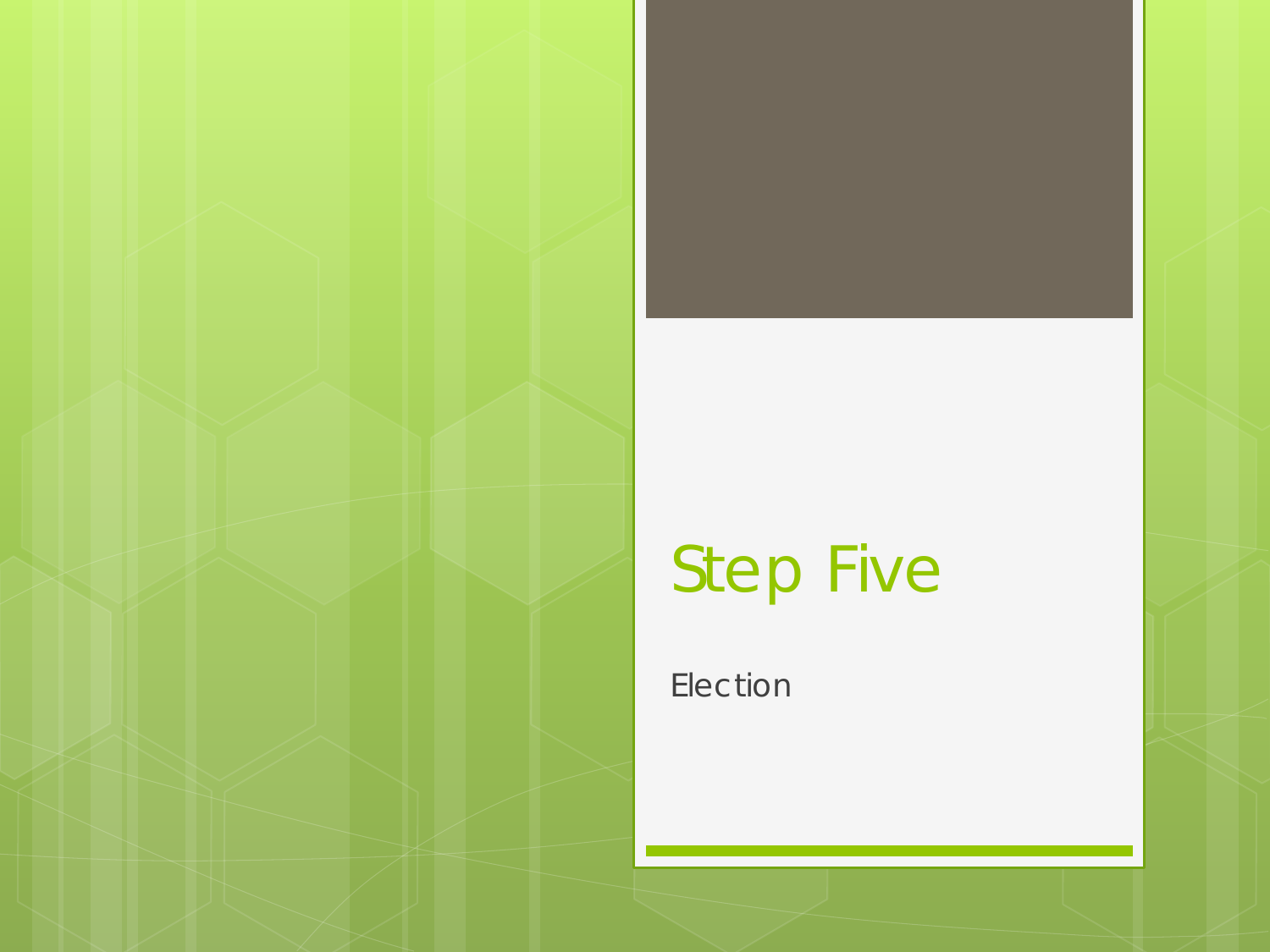## Create an election transfer

o The asset management program works on the premise of transfers.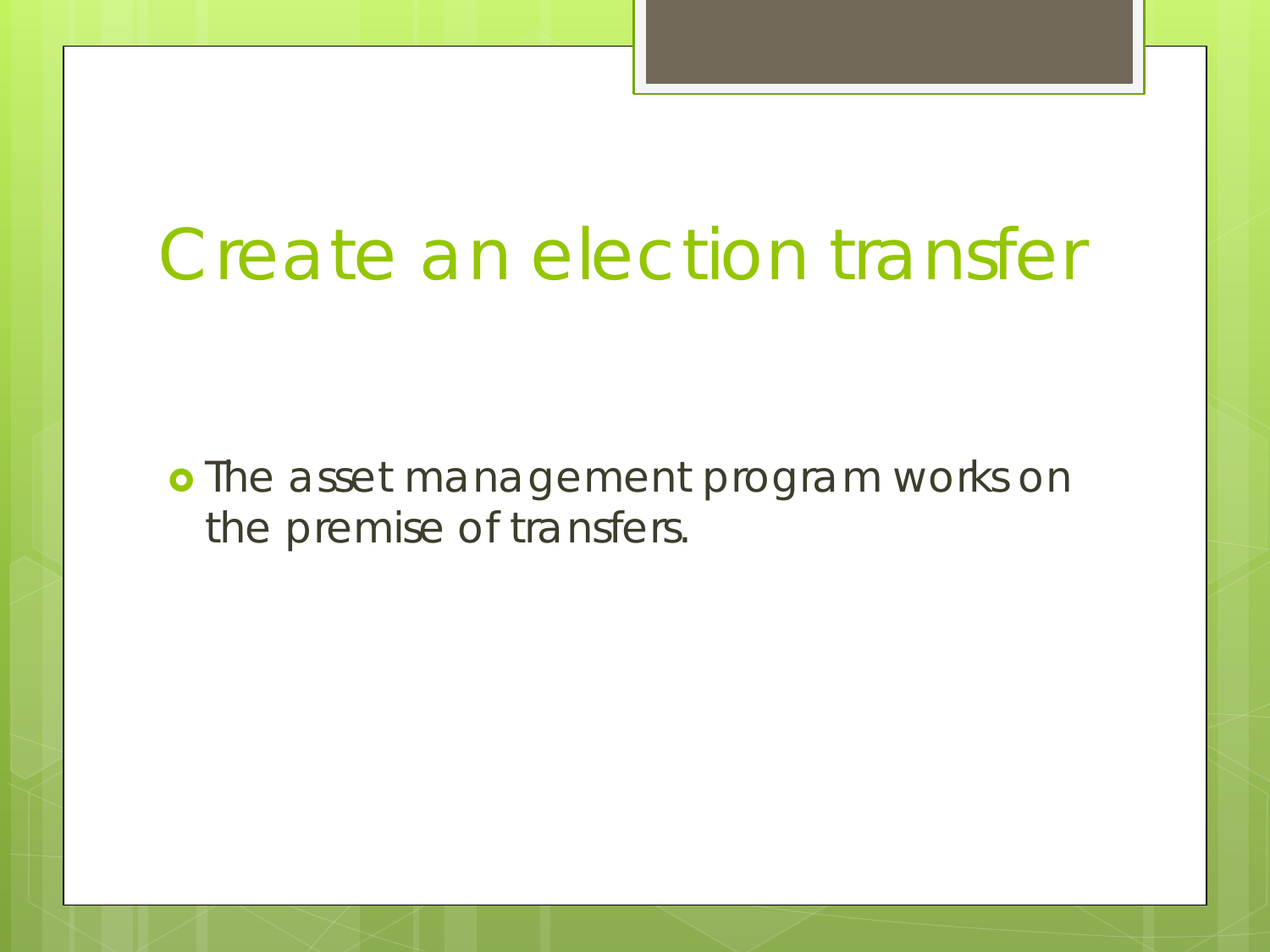| <b>Transfer Detail</b>          | $\div$                                                                             |                 |                                             |                          |            |                                                                                         |              |  |              |    |   |
|---------------------------------|------------------------------------------------------------------------------------|-----------------|---------------------------------------------|--------------------------|------------|-----------------------------------------------------------------------------------------|--------------|--|--------------|----|---|
|                                 | A https://amp. <b>assetworks.com</b> /ny/f?p=2001:360:697028423189501::NO:RP,360:: |                 |                                             |                          |            | $\triangledown$ C                                                                       | $8 - Google$ |  | $\mathsf{p}$ | ☆自 | 俞 |
| ASSET MANAGEMENT PLATFORM       |                                                                                    |                 |                                             |                          |            | Welcome: ZACH TETRAULT Entity: SARATOGA COUNTY BOARD OF ELECTIONS Help Support Sign Out |              |  |              |    |   |
| Home<br><b>Assets</b>           | <b>Transfers</b><br>Reports                                                        | <b>Contacts</b> | <b>Users</b>                                | <b>Admin</b>             |            |                                                                                         |              |  |              |    |   |
| <b>Transfers Sidebar</b>        | Event* $\rightarrow$                                                               |                 |                                             |                          |            |                                                                                         |              |  |              |    |   |
| Entity                          | Transfer Type* Election Transfer                                                   |                 |                                             |                          |            |                                                                                         |              |  |              |    |   |
| Towns                           | From Town* 00 - SARATOGA CBOE                                                      |                 |                                             | $\overline{\phantom{a}}$ |            |                                                                                         |              |  |              |    |   |
| Sites                           |                                                                                    |                 | From Site* 0000 - SARATOGA CBOE WAREHOUSE - |                          |            |                                                                                         |              |  |              |    |   |
| <b>Election Transfers</b>       | From Person                                                                        |                 | Get Rectangular Area                        |                          | $Ctrl + R$ |                                                                                         |              |  |              |    |   |
| <b>Repair Transfers</b>         | To Town*                                                                           |                 |                                             | $\blacktriangledown$     |            |                                                                                         |              |  |              |    |   |
|                                 | To Site $*$ $\rightarrow$                                                          |                 |                                             |                          |            |                                                                                         |              |  |              |    |   |
| <b>Transfer Tasks</b>           | To Person $\rightarrow$                                                            |                 |                                             |                          |            |                                                                                         |              |  |              |    |   |
| <b>Create Election Transfer</b> | <b>Transportation Company*</b>                                                     |                 | $\bar{\mathbf{v}}$                          |                          |            |                                                                                         |              |  |              |    |   |
| Search Active Transfers by      | Shipping Group*                                                                    |                 | $\pmb{\mathrm{v}}$                          |                          |            |                                                                                         |              |  |              |    |   |
|                                 | <b>Description</b>                                                                 |                 |                                             |                          |            |                                                                                         |              |  |              |    |   |
|                                 |                                                                                    |                 |                                             |                          |            |                                                                                         |              |  |              |    |   |
| Asset                           | <b>Remarks</b>                                                                     |                 |                                             |                          |            |                                                                                         |              |  |              |    |   |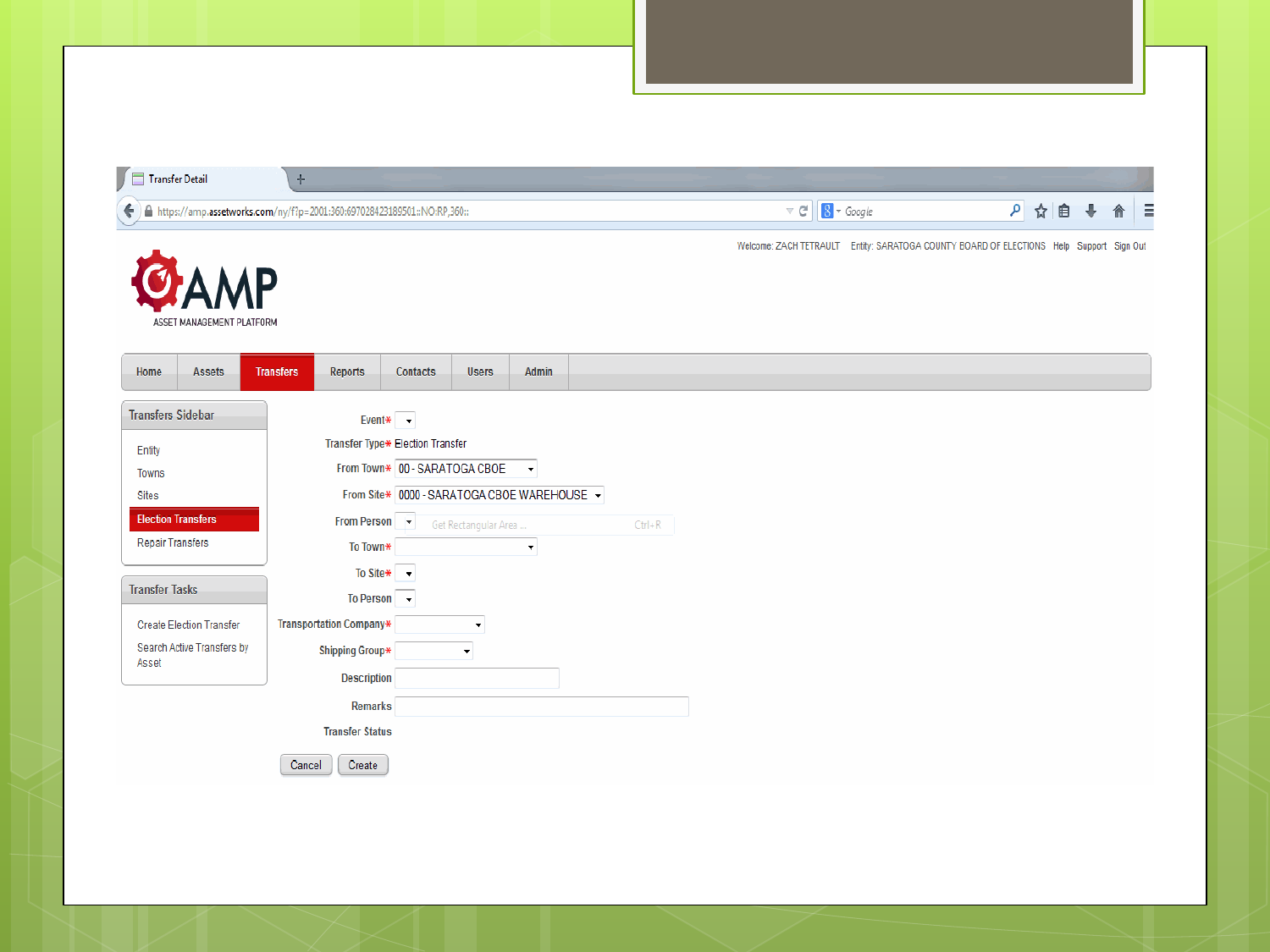# Step Six

Machine Roll Out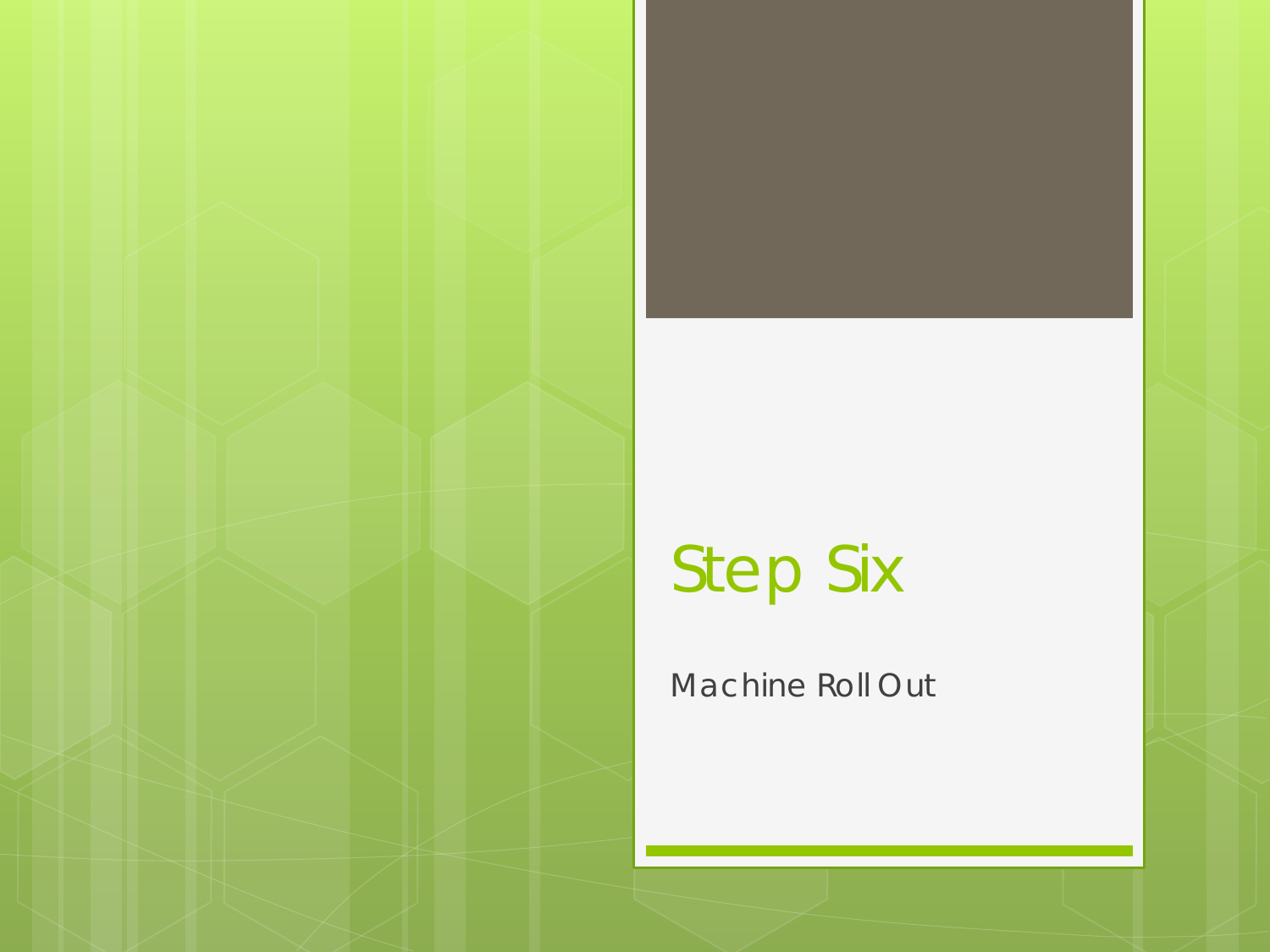# Election Transfer

**o** Security seal and chain of custody paperwork is a great feature rolled into this step.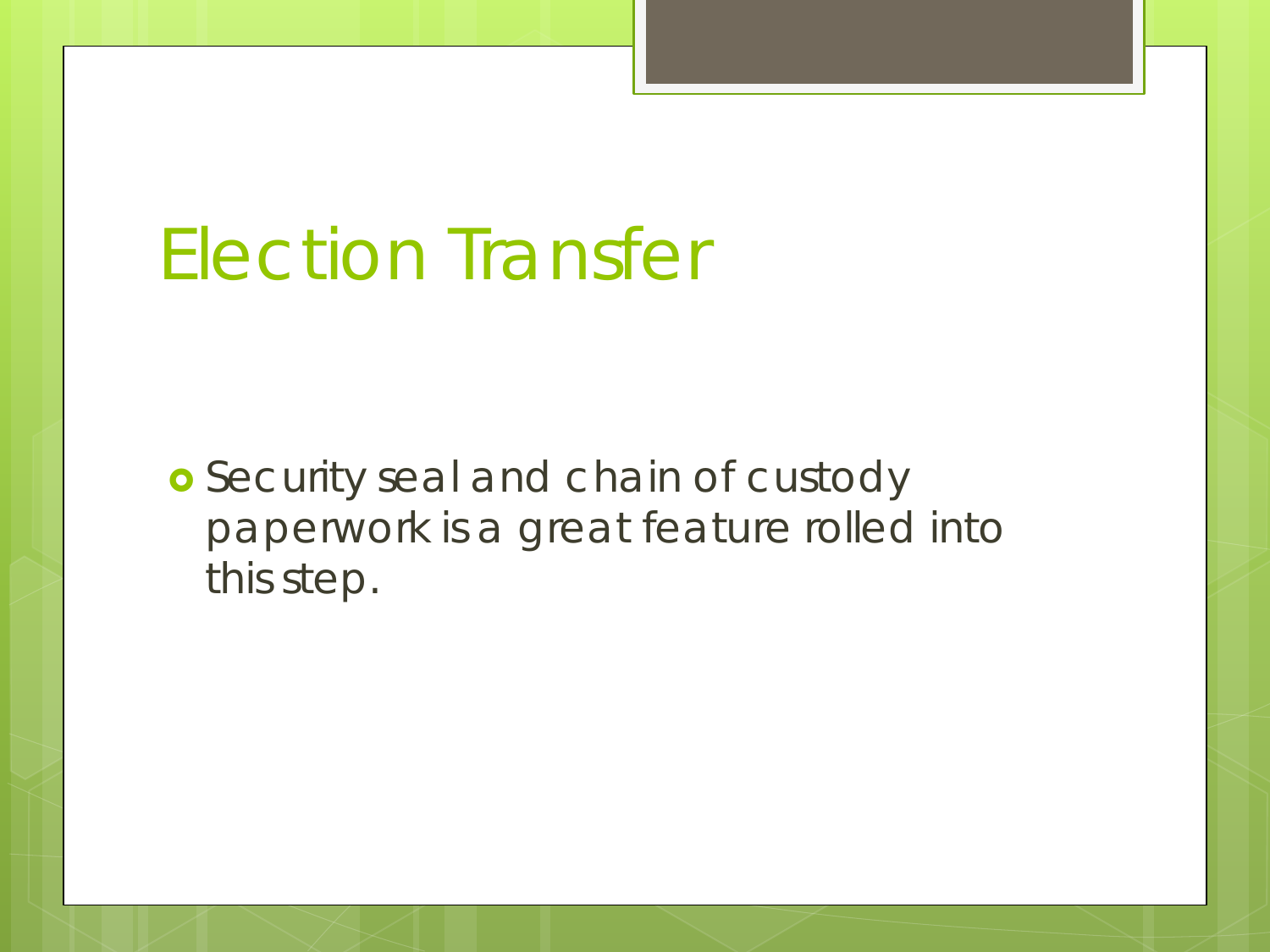| Ē<br><b>Transfers Home</b>                                                                      | ÷                                        |                        |                              |                      |                           |                             |              |                              |                                                                                         |                |  |             |  |
|-------------------------------------------------------------------------------------------------|------------------------------------------|------------------------|------------------------------|----------------------|---------------------------|-----------------------------|--------------|------------------------------|-----------------------------------------------------------------------------------------|----------------|--|-------------|--|
| A https://amp. <b>assetworks.com</b> /ny/f?p=2001:350:697028423189501::NO<br>€                  |                                          |                        |                              |                      |                           |                             |              |                              | $8 - Google$<br>$\mathbf{\nabla} \ \mathbf{C}^i$                                        |                |  | A → ● → ● ■ |  |
| ASSET MANAGEMENT PLATFORM                                                                       |                                          |                        |                              |                      |                           |                             |              |                              | Welcome: ZACH TETRAULT Entity: SARATOGA COUNTY BOARD OF ELECTIONS Help Support Sign Out |                |  |             |  |
| Home<br><b>Assets</b><br><b>Transfers Sidebar</b>                                               | <b>Transfers</b><br><b>Reports</b><br>Q. | <b>Contacts</b>        | <b>Users</b><br>Go           | Admin                | Reports 1. Primary Report |                             | $\mathbf{r}$ | Actions $\blacktriangledown$ |                                                                                         |                |  |             |  |
| Entity<br>Towns                                                                                 | Status = 'Pending' 2<br>$\overline{E}$   |                        |                              |                      |                           |                             |              |                              |                                                                                         |                |  |             |  |
| Sites<br><b>Election Transfers</b>                                                              | <b>View/Edit Transfer Number</b>         | <b>Transfer Method</b> |                              | <b>From Site Num</b> |                           | From Site Name              |              | <b>To Site Num</b>           | To Site Name                                                                            | <b>Remarks</b> |  |             |  |
| <b>Repair Transfers</b>                                                                         | Í<br>$\overline{1}$                      |                        | ET - Election Transfer, 0000 |                      |                           | SARATOGA CBOE WAREHOUSE 001 |              |                              | <b>GALWAY CENTRAL SCHOOL -</b>                                                          | $1 - 1$ of 1   |  |             |  |
| <b>Transfer Tasks</b><br><b>Create Election Transfer</b><br>Search Active Transfers by<br>Asset |                                          |                        |                              |                      |                           |                             |              |                              |                                                                                         |                |  |             |  |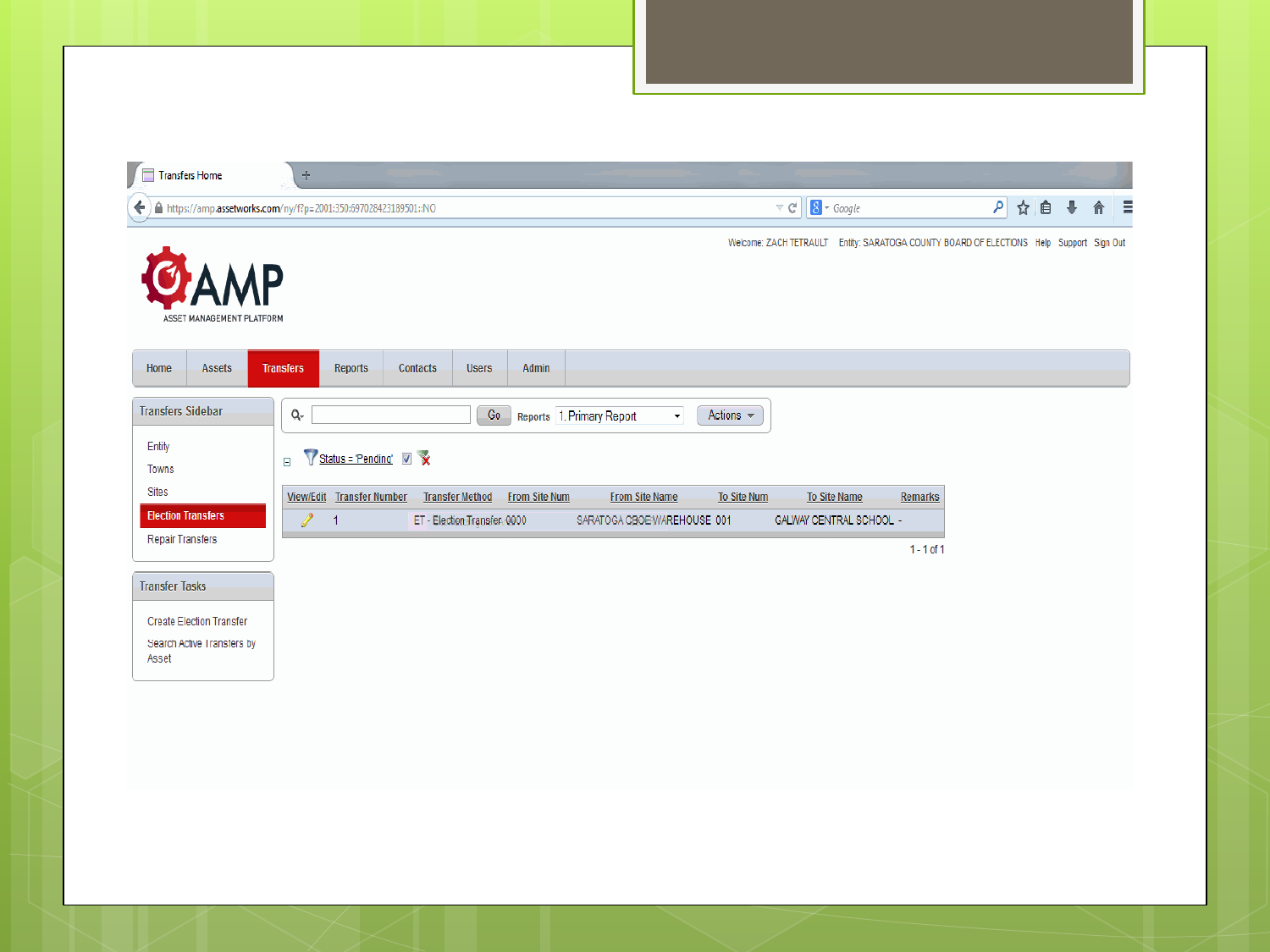#### Step Seven

Returning Assets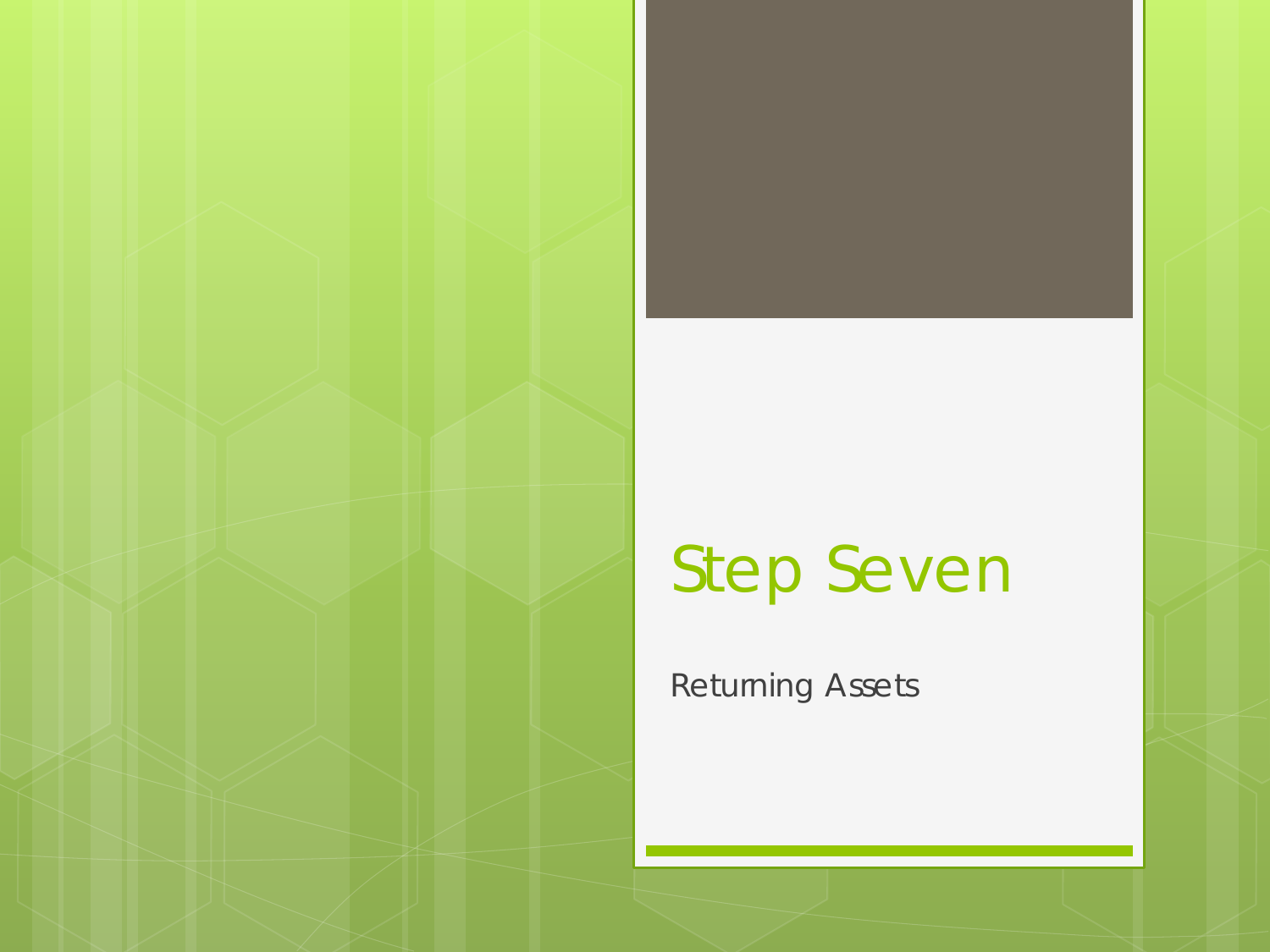#### Receive machines back from their election transfer.

 An abbreviated version of the initial transfer process, scanning the machines back in from their transfer.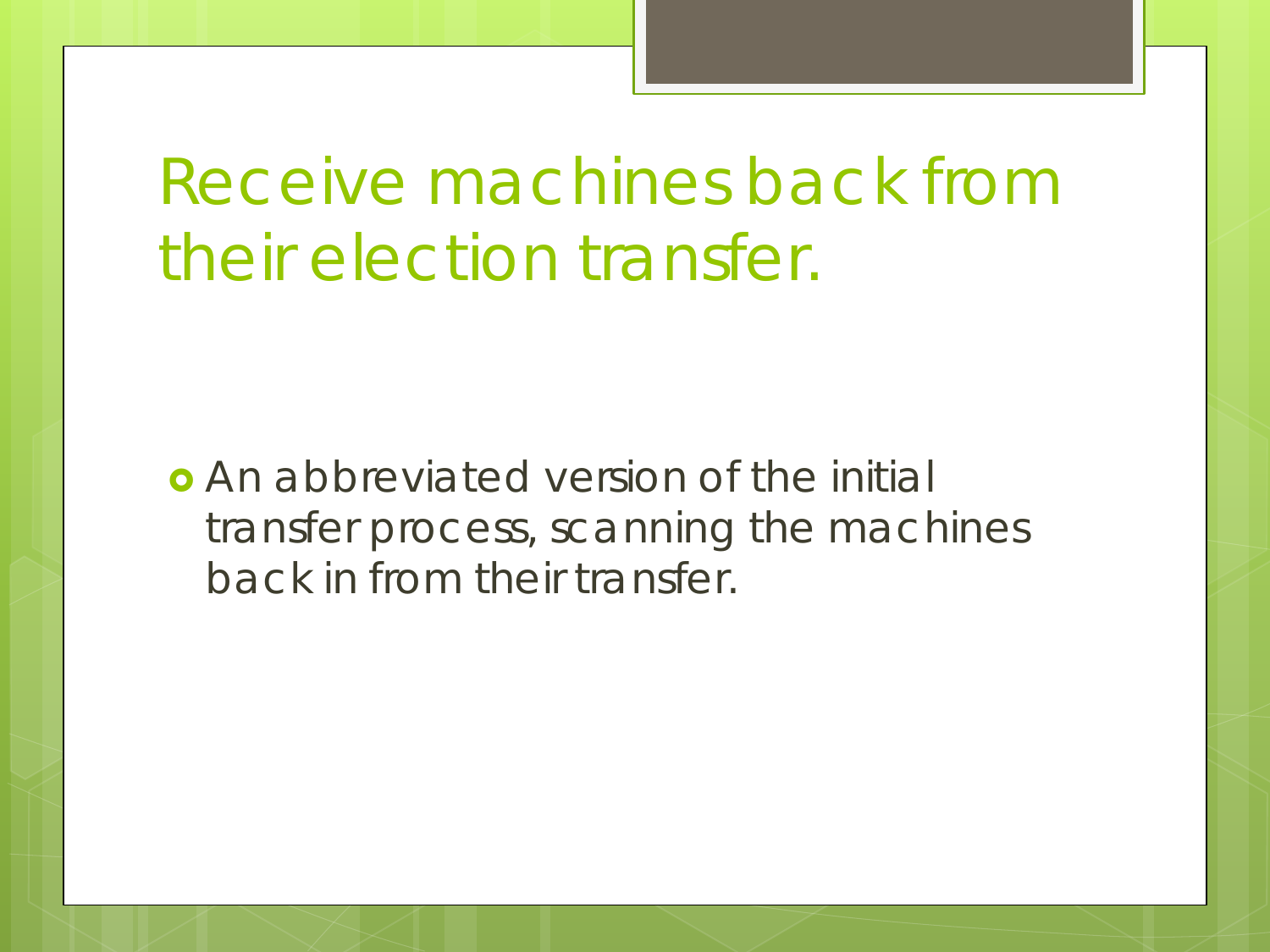#### Step Eight

Getting comfortable with the program and exploring it's other features.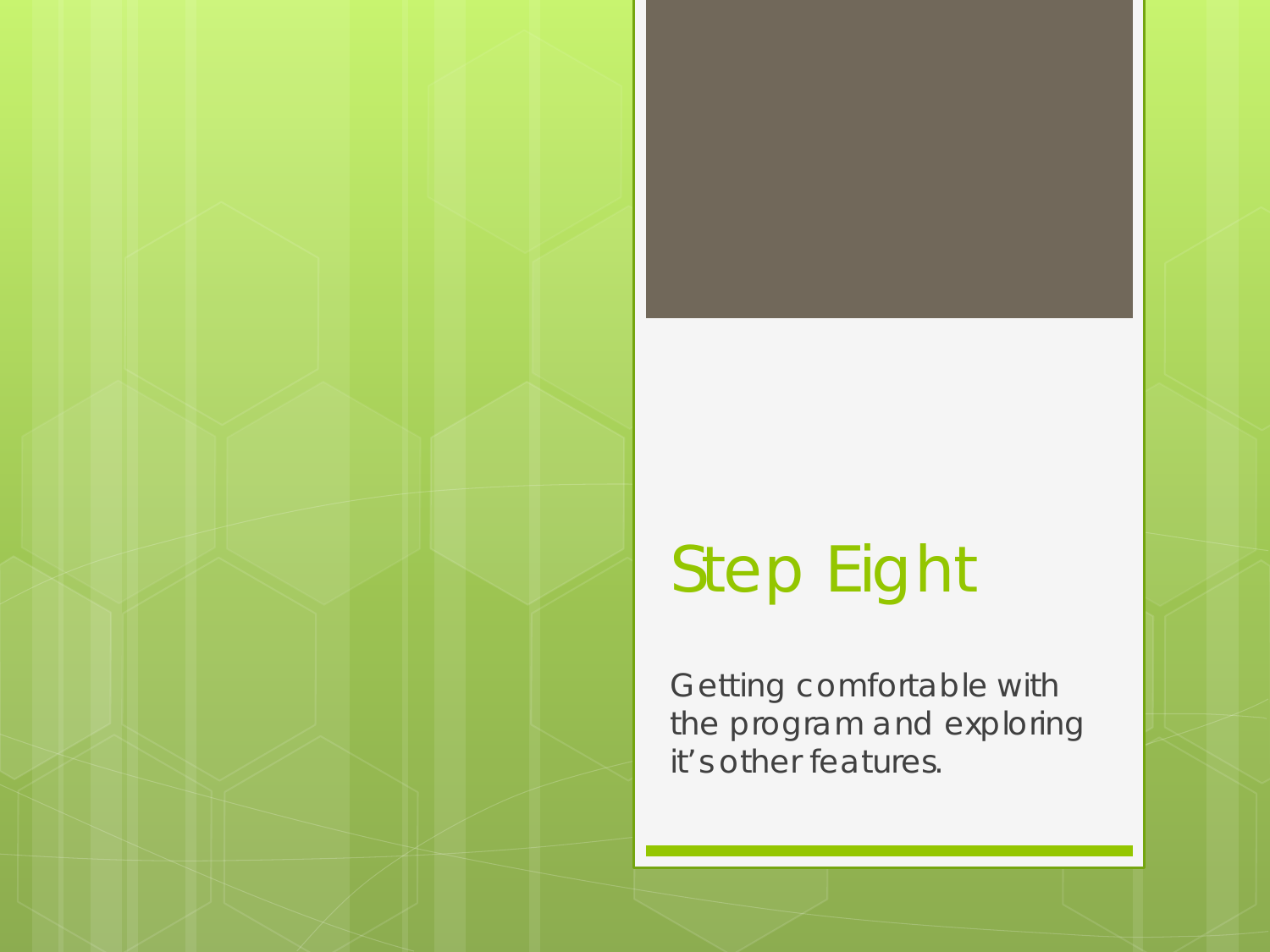#### Other Perks

- o If machines need to be pulled out of the line or sent away to be repaired you can use AMP to accurately keep track of those assets.
- **o** There are also provisions to track other assets such as privacy booths.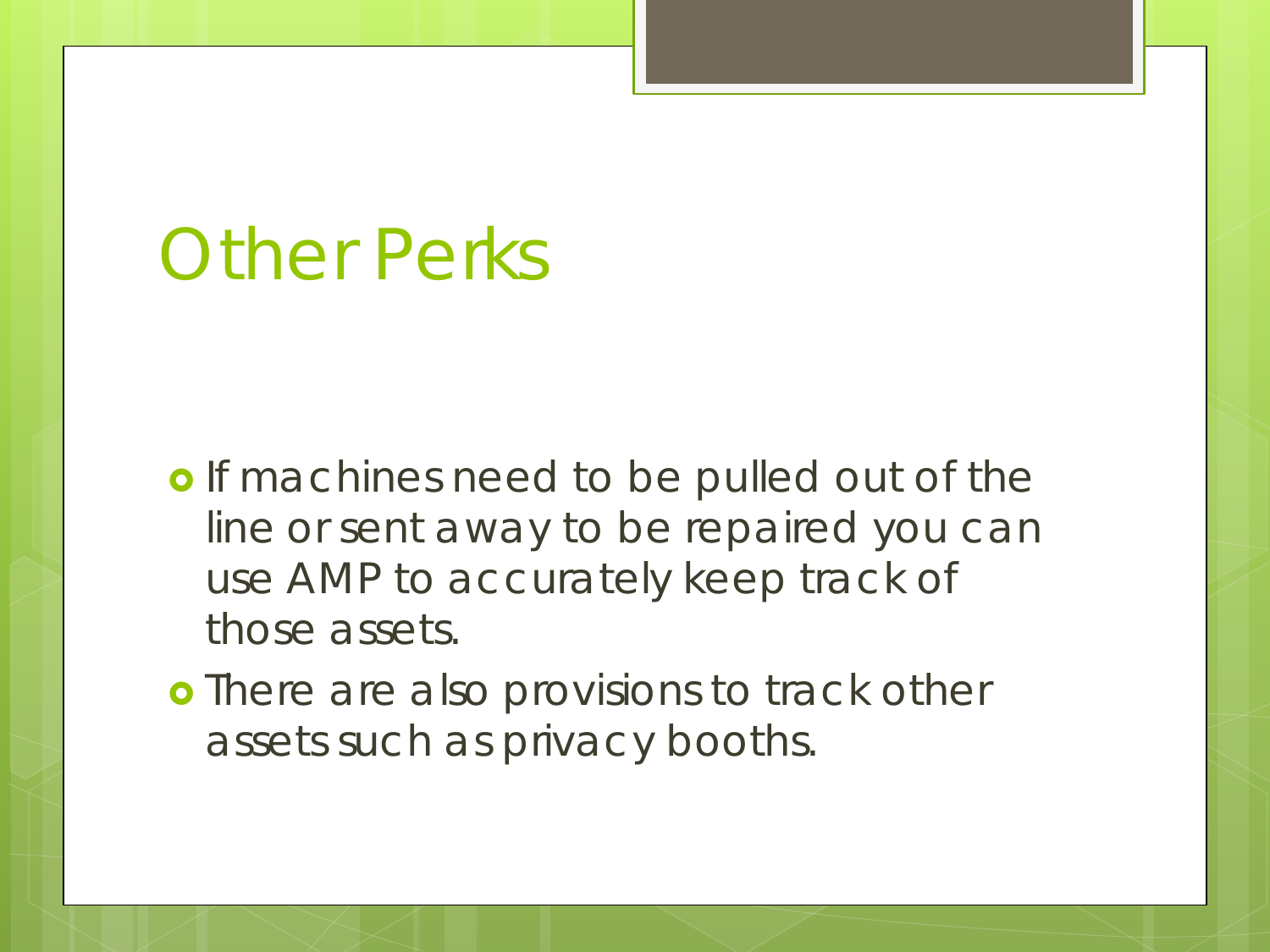|                                     | $\div$                                                                             |                                                         |       |                           |                                        |                                                                                             |           |  |
|-------------------------------------|------------------------------------------------------------------------------------|---------------------------------------------------------|-------|---------------------------|----------------------------------------|---------------------------------------------------------------------------------------------|-----------|--|
|                                     | △ https://amp. <b>assetworks.com</b> /ny/f?p=2001:133:697028423189501::NO:RP,133:: |                                                         |       |                           |                                        | $\nabla$ $\mathbf{C}^{\parallel}$ $\parallel$ $\mathbf{8}$ $\nabla$ Google                  | A ↓ 自 ↓ 令 |  |
|                                     |                                                                                    |                                                         |       |                           |                                        | Welcome: ZACH TETRAULT  Entity: SARATOGA COUNTY BOARD OF ELECTIONS  Help  Support  Sign Out |           |  |
| <b>MP</b>                           |                                                                                    |                                                         |       |                           |                                        |                                                                                             |           |  |
| ASSET MANAGEMENT PLATFORM           |                                                                                    |                                                         |       |                           |                                        |                                                                                             |           |  |
|                                     |                                                                                    |                                                         |       |                           |                                        |                                                                                             |           |  |
| Home<br><b>Assets</b>               | <b>Transfers</b><br><b>Reports</b>                                                 | Contacts<br><b>Users</b>                                | Admin |                           |                                        |                                                                                             |           |  |
|                                     |                                                                                    |                                                         |       |                           |                                        |                                                                                             |           |  |
| <b>Transfers Sidebar</b>            | $\mathsf{Q}_\tau$                                                                  | Go                                                      |       | Reports 1. Primary Report | Actions $\sim$<br>$\blacktriangledown$ |                                                                                             |           |  |
| Entity                              |                                                                                    |                                                         |       |                           |                                        |                                                                                             |           |  |
| Towns                               | Status = 'Pending' V X<br>$\boxminus$                                              |                                                         |       |                           |                                        |                                                                                             |           |  |
| Sites                               |                                                                                    | There are no transfers that match your search criteria. |       |                           |                                        |                                                                                             |           |  |
| <b>Election Transfers</b>           |                                                                                    | Get Rectangular Area                                    |       | $Ctrl + R$                |                                        |                                                                                             |           |  |
| <b>Repair Transfers</b>             |                                                                                    |                                                         |       |                           |                                        |                                                                                             |           |  |
|                                     |                                                                                    |                                                         |       |                           |                                        |                                                                                             |           |  |
| <b>Transfer Tasks</b>               |                                                                                    |                                                         |       |                           |                                        |                                                                                             |           |  |
| Create Repair Transfer              |                                                                                    |                                                         |       |                           |                                        |                                                                                             |           |  |
|                                     |                                                                                    |                                                         |       |                           |                                        |                                                                                             |           |  |
| Search Active Transfers by<br>Asset |                                                                                    |                                                         |       |                           |                                        |                                                                                             |           |  |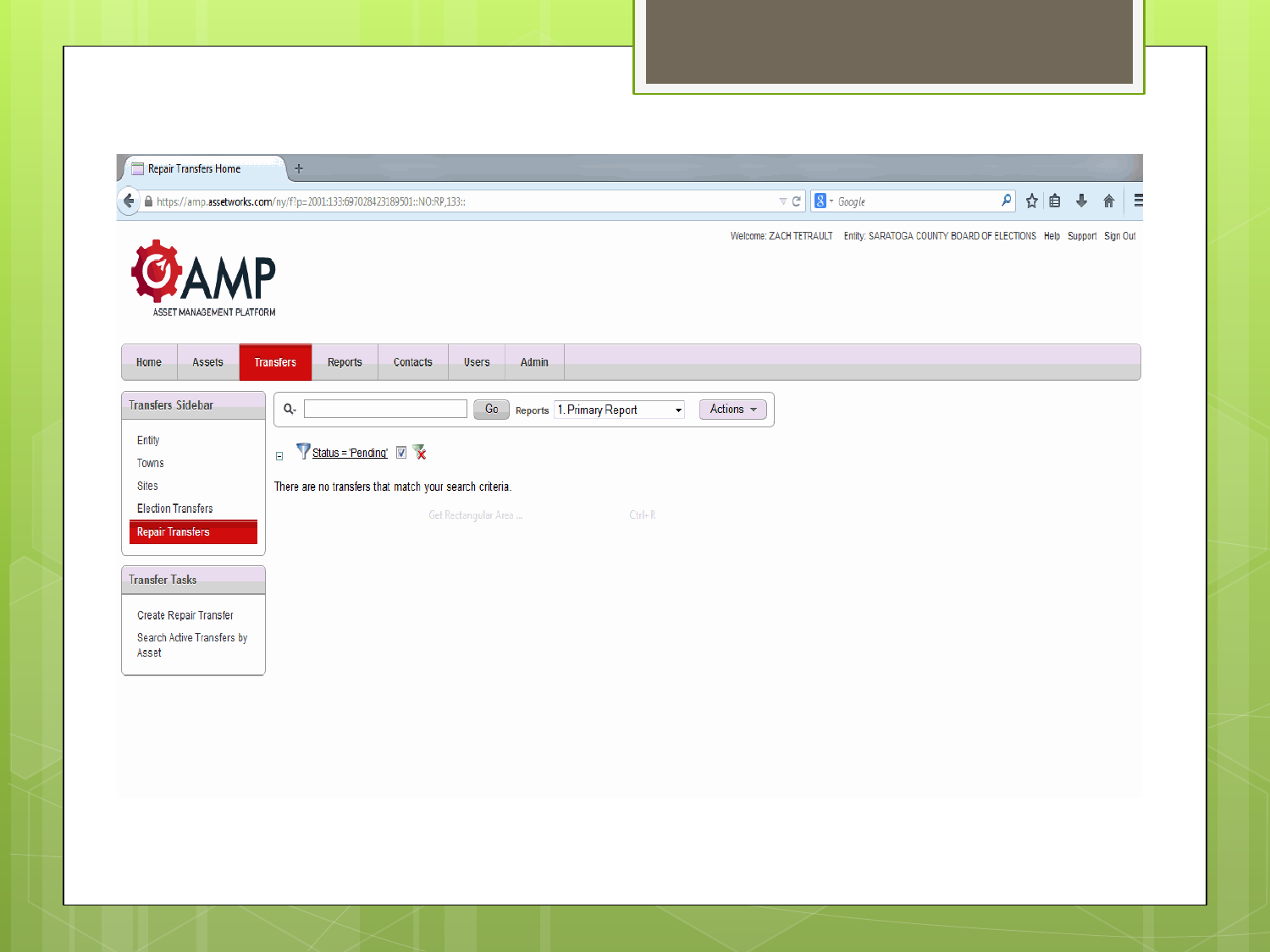| $8 - Google$<br>$\triangledown$ $C^{\prime}$                            | $\equiv$<br>→ 自☆ Q<br>合                                                                 |
|-------------------------------------------------------------------------|-----------------------------------------------------------------------------------------|
|                                                                         | Welcome: ZACH TETRAULT Entity: SARATOGA COUNTY BOARD OF ELECTIONS Help Support Sign Out |
|                                                                         |                                                                                         |
| Reports 1. Primary Report<br>Actions $\sim$<br>$\overline{\phantom{a}}$ |                                                                                         |
|                                                                         |                                                                                         |
| $Ctrl + R$                                                              |                                                                                         |
|                                                                         |                                                                                         |
|                                                                         |                                                                                         |